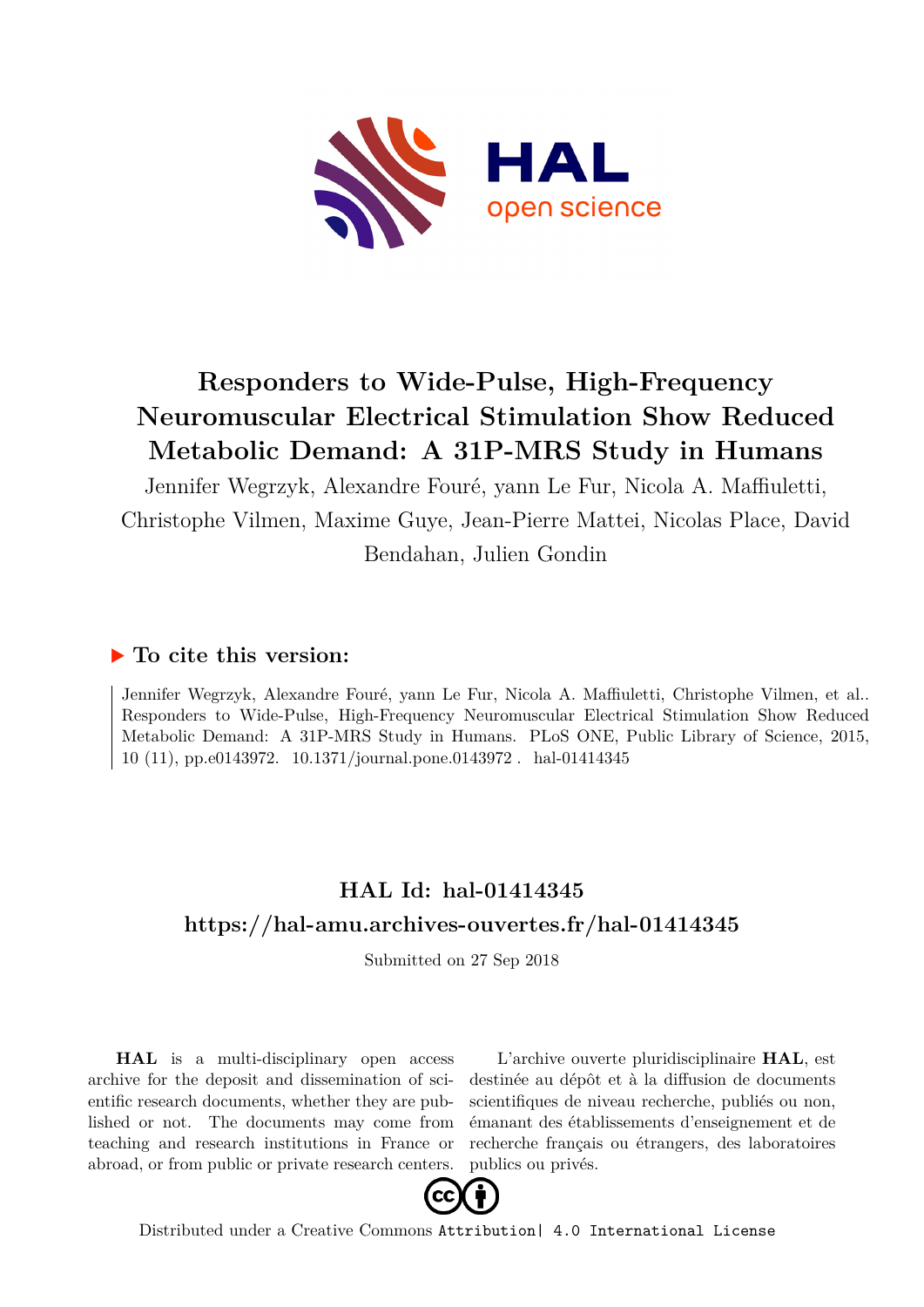

# **OPEN ACCESS**

Citation: Wegrzyk J, Fouré A, Le Fur Y, Maffiuletti NA, Vilmen C, Guye M, et al. (2015) Responders to Wide-Pulse, High-Frequency Neuromuscular Electrical Stimulation Show Reduced Metabolic Demand: A 31P-MRS Study in Humans. PLoS ONE 10(11): e0143972. doi:10.1371/journal.pone.0143972

Editor: William D Phillips, University of Sydney, AUSTRALIA

Received: May 29, 2015

Accepted: November 11, 2015

Published: November 30, 2015

Copyright: © 2015 Wegrzyk et al. This is an open access article distributed under the terms of the [Creative Commons Attribution License,](http://creativecommons.org/licenses/by/4.0/) which permits unrestricted use, distribution, and reproduction in any medium, provided the original author and source are credited.

Data Availability Statement: For ethical and legal reasons, public data deposition is restricted due to data of human participants. Data are available on request that should be submitted to the Delegation for Clinical Research from the Assistance Publique des Hôpitaux de Marseille (APHM) who meet the criteria for access to confidential data. The person in charge of our experimental protocol was Mr Jean Dhorne (Tel: +33 (0)491 381 475, jean.dhorne@ap-hm.fr, Fax: +33 (0)491 381 479). This procedure is strictly similar to that used for a previous article published in PLOS ONE by our group (see Fouré el al., PLoS

RESEARCH ARTICLE

# Responders to Wide-Pulse, High-Frequency Neuromuscular Electrical Stimulation Show Reduced Metabolic Demand: A <sup>31</sup>P-MRS Study in Humans

Jennifer Wegrzyk<sup>1</sup>, Alexandre Fouré<sup>1</sup>, Yann Le Fur<sup>1</sup>, Nicola A. Maffiuletti<sup>3</sup>, Christophe Vilmen<sup>1</sup>, Maxime Guye<sup>1,2</sup>, Jean-Pierre Mattei<sup>1,2</sup>, Nicolas Place<sup>4,5</sup>, David Bendahan<sup>1</sup>, Julien Gondin<sup>1\*</sup>

1 Aix-Marseille Université, CNRS, CRMBM UMR 7339, Marseille, France, 2 APHM, Hôpital Sainte-Marguerite, Service de Rhumatologie, Pôle Appareil Locomoteur, Marseille, France, 3 Human Performance Lab, Schulthess Clinic, Zurich, Switzerland, 4 ISSUL, Institute of Sport Sciences, Faculty of Biology and Medicine, University of Lausanne, Lausanne, Switzerland, 5 Department of Physiology, Faculty of Biology and Medicine, University of Lausanne, Lausanne, Switzerland

\* julien.gondin@univ-amu.fr

# Abstract

Conventional (CONV) neuromuscular electrical stimulation (NMES) (i.e., short pulse duration, low frequencies) induces a higher energetic response as compared to voluntary contractions (VOL). In contrast, wide-pulse, high-frequency (WPHF) NMES might elicit–at least in some subjects (i.e., responders)–a different motor unit recruitment compared to CONV that resembles the physiological muscle activation pattern of VOL. We therefore hypothesized that for these responder subjects, the metabolic demand of WPHF would be lower than CONV and comparable to VOL. 18 healthy subjects performed isometric plantar flexions at 10% of their maximal voluntary contraction force for CONV (25 Hz, 0.05 ms), WPHF (100 Hz, 1 ms) and VOL protocols. For each protocol, force time integral (FTI) was quantified and subjects were classified as responders and non-responders to WPHF based on kmeans clustering analysis. Furthermore, a fatigue index based on FTI loss at the end of each protocol compared with the beginning of the protocol was calculated. Phosphocreatine depletion ( $\Delta$ PCr) was assessed using <sup>31</sup>P magnetic resonance spectroscopy. Responders developed four times higher FTI's during WPHF (99  $\pm$  37  $\times$  10<sup>3</sup> N.s) than non-responders  $(26 \pm 12 \times 10^3 \text{ N.s})$ . For both responders and non-responders, CONV was metabolically more demanding than VOL when ΔPCr was expressed relative to the FTI. Only for the responder group, the ΔPCr/FTI ratio of WPHF (0.74 ± 0.19 M/N.s) was significantly lower compared to CONV  $(1.48 \pm 0.46 \text{ M/N.s})$  but similar to VOL  $(0.65 \pm 0.21 \text{ M/N.s})$ . Moreover, the fatigue index was not different between WPHF (-16%) and CONV (-25%) for the responders. WPHF could therefore be considered as the less demanding NMES modality– at least in this subgroup of subjects–by possibly exhibiting a muscle activation pattern similar to VOL contractions.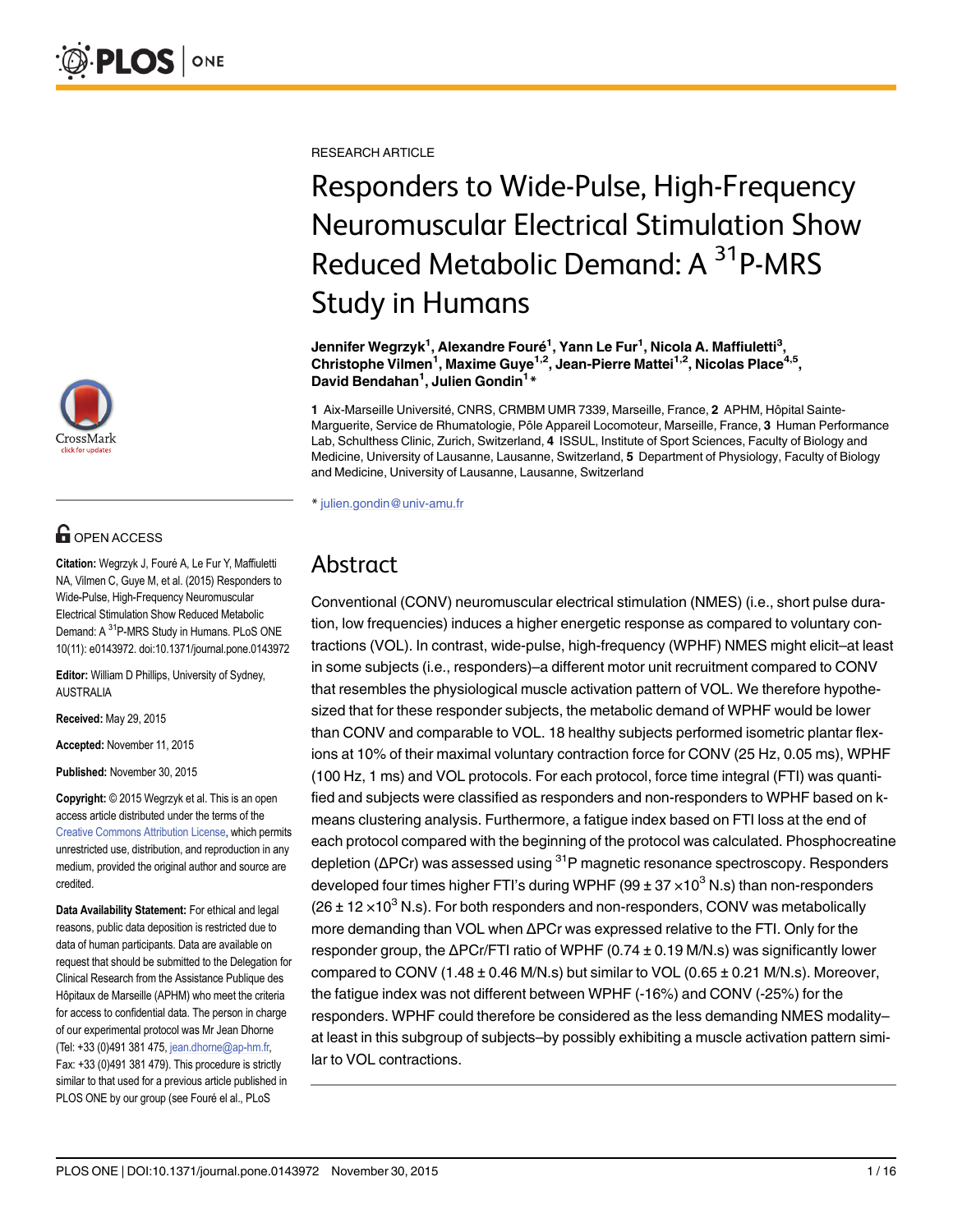One. 2014 Sep 12;9(9):e107298. doi: [10.1371/](http://dx.doi.org/10.1371/journal.pone.0107298) [journal.pone.0107298.](http://dx.doi.org/10.1371/journal.pone.0107298) eCollection 2014.).

ONE

**PLOS** I

Funding: This work was supported by the Centre National de la Recherche Scientifique (CNRS, UMR 7339), Assistance Publique Hôpitaux de Marseille (APHM) and Aix-Marseille University (AMU). The funders had no role in study design, data collection and analysis, decision to publish, or preparation of the manuscript.

Competing Interests: The authors have declared that no competing interests exist.

### Introduction

Neuromuscular electrical stimulation (NMES) has gained popularity in the fields of sports and rehabilitation and is widely used in patients  $[1]$  and healthy subjects  $[2, 3]$  with the aim of enhancing, preserving or restoring skeletal muscle mass and function. Conventionally, electrical stimuli with short duration pulses (50–400 μs) are delivered at frequencies  $\leq$  50 Hz with relatively high current intensities (hereafter referred to as conventional (CONV) NMES) [ $4$ ]. It has been shown that these stimulation parameters elicit contractions primarily through the direct activation of motor axons, due to both the susceptibility of motor axons to short pulse durations and the antidromic collision at high stimulation intensities [5]. Contrary to voluntary (VOL) contractions, CONV does not recruit motor units according to the size principle (i.e., orderly recruitment with fatigue-resistant motor units being recruited first) [6, 7]. CONV leads to random motor unit activation  $[7-10]$  thereby resulting in the recruitment of both slow and fast motor units even at relatively low force levels [7, 10]. Because CONV also results in a spatially-fixed and synchronous activation pattern, it has been shown to induce a higher energetic demand and thus a faster onset of muscle fatigue than VOL exercise  $[11, 12]$ , the major drawback of this stimulation protocol.

The use of high-frequency NMES (100 Hz) with wide pulses (1 ms) (wide-pulse high-frequency, WPHF) could enhance the reflexive contribution to motor unit recruitment so that motor units would be recruited in a more natural manner according—or in resemblance—to the size principle  $[4, 5]$ . It has been demonstrated that sensory axons exhibit a longer strength duration time constant and a lower rheobase (i.e., minimal current amplitude that results in membrane depolarization) as compared to motor axons and are therefore preferentially activated with long stimulation pulses  $[13, 14]$ . Additionally, the low current intensities applied during WPHF minimize antidromic collision [5, 15]. Evidence in favor of the assumption that changes within the synaptic pathway contribute to a larger extent during WPHF as compared to CONV was provided by nerve block experiments and electromyographic (EMG) activity measurements showing the presence of H- (i.e., Hoffmann) reflex and asynchronous activity [16–18]. Furthermore, contrary to CONV, low-intensity contractions evoked by WPHF  $(< 10\%$  of maximal voluntary contraction (MVC) force) can produce gradually increasing forces for a given stimulation intensity. This has been attributed to the progressive recruitment of fatigue-resistant motor units via afferent pathways  $[5, 17, 19]$  and is commonly referred to as "extra force" (EF)  $[17]$ , i.e., the force that arises in addition to what would be expected from the direct response to motor axons stimulation. This EF phenomenon is frequently associated with central mechanisms such as posttetanic potentiation at the Ia synapse, temporal summation of subthreshold excitatory postsynaptic potentials of Ia fibers to the motoneurons and activation of persistent inward currents in spinal motoneurons  $[4, 17, 18, 20]$ . Recently, the force evoked by WPHF has been found to be highly variable between individuals [21, 22]. Subjects were therefore classified as responders (showing EF) or non-responders (showing no EF) to account for the high inter-individual variability. Interestingly, in this previous study only the responder subjects exhibited a depression of the H-reflex response following WPHF [22], thus suggesting a spinal involvement.

Nevertheless, the central origin hypothesis associated with WPHF has been recently challenged by Frigon et al. [23]. In the latter study, anaesthetic nerve block experiments in human subjects and nerve transection in decerebrate cats failed to abolish the increment in evoked force, while changes in muscle length affected the EF. The authors therefore suggested that EF may be explained by peripheral rather than central factors, i.e., intrinsic muscle properties such as  $Ca^{2+}$  release, sensitivity and/or phosphorylation of myosin light chains [23]. Also, increased stimulation frequency was reported to induce a higher metabolic demand [24, 25] thus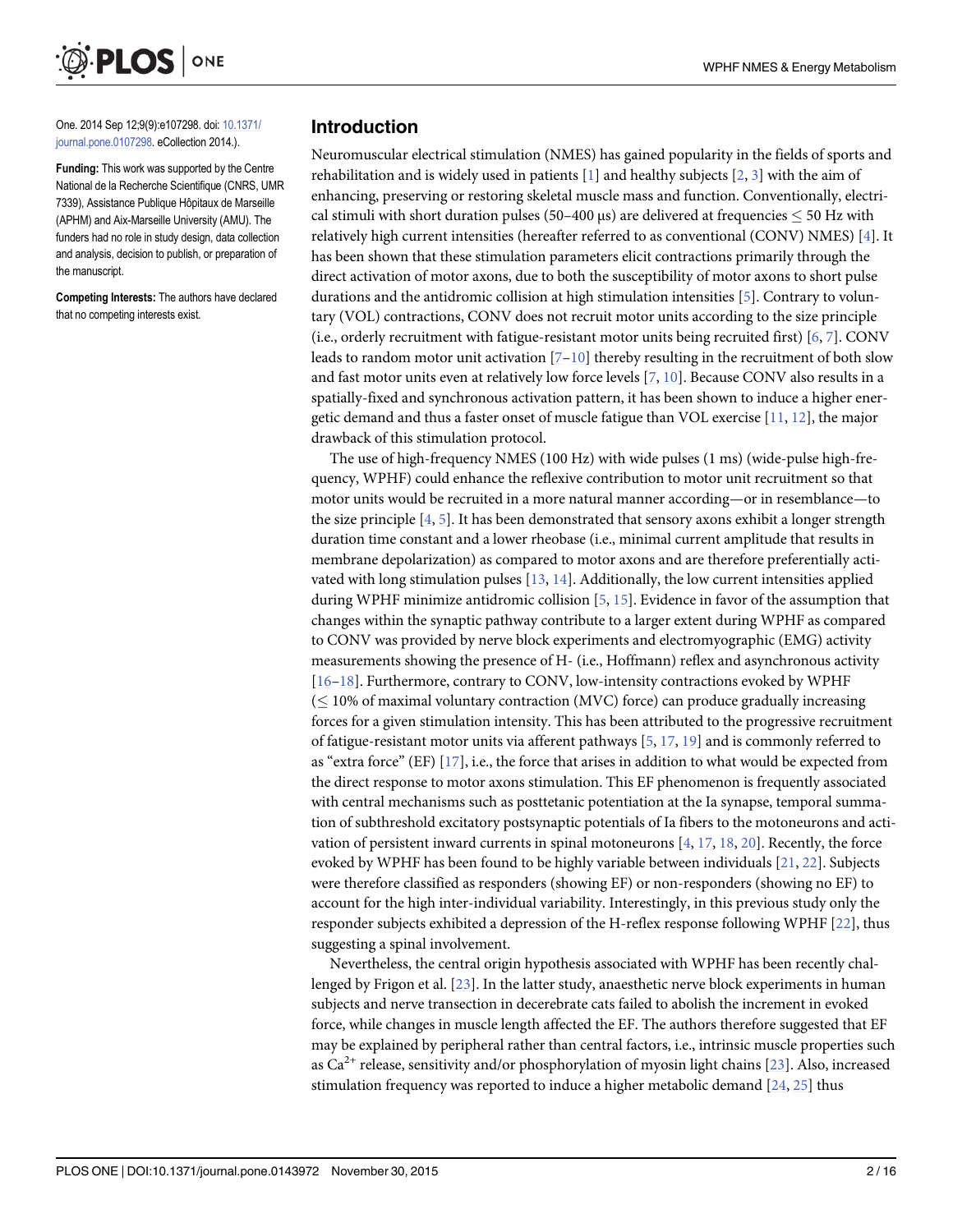challenging the hypothesis that WPHF could lead to a lower energy demand than CONV. Moreover, fatigue occurrence defined as "a failure of the neuromuscular system to maintain the required force"  $[26]$  has been recently shown to be greater for repeated WPHF trains based on the observation that the decline in evoked force was significantly higher as compared to CONV at least when responders and non-responders were analyzed together [27].

Until now,  $^{31}$ Phosphorus-magnetic resonance spectroscopy ( $^{31}$ P-MRS) studies have shown that, due to the specific temporal and spatial recruitment of muscle fibers, CONV induced greater phosphocreatine (PCr) depletion and higher acidosis as compared to VOL contractions performed at the same relative force level [12, 28, 29]. The present study was designed to compare the metabolic demand associated to CONV, WPHF and VOL contractions using <sup>31</sup>P-MRS. According to the hypothesis that EF are related to changes within the synaptic pathway, we suggest that for repetitive intermittent contractions at a given initial force output, responders to WPHF would exhibit a lower metabolic demand than CONV thereby approaching the metabolic profile of VOL. This could provide additional evidence in favor, or against, potential differences in motor unit recruitment between CONV and WPHF.

### Materials and Methods

### **Subjects**

Eighteen healthy subjects (13 men and 5 women, age:  $29 \pm 7$  years, weight:  $67 \pm 7$  kg, height:  $173 \pm 9$  cm, mean  $\pm$  SD) participated in the study. They occasionally performed physical exercise but none of them participated in regular and competitive training. All subjects were asked to refrain from intense physical activity 48 hours prior to their visits to the laboratory. They gave their written informed consent to take part in the study, which was approved by the Local Human Research Ethics Committee Sud Méditerranée I (n° 2012-A01265-38) and conformed to the Declaration of Helsinki.

### Study design

Participants were asked to visit the laboratory for the familiarization session (first visit) and for the actual <sup>31</sup>P-MRS session (second visit) with an interval of 3-7 days in between. During the familiarization session, MVC force was first assessed and then the individual current intensity was determined using electrically-evoked testing trains (as described below). Five submaximal (10% MVC) isometric contractions of 20 s were then completed per each protocol (CONV, WPHF, VOL). The <sup>31</sup>P-MRS testing session lasted  $\sim$ 2 h and comprised 1) a warm-up consisting of 5–7 submaximal plantar flexions of 5 s, 2) the assessment of isometric MVC force, 3) the adjustment of NMES intensity by using 2-s testing trains and 4) the three exercise protocols (i.e., CONV, WPHF, VOL) each comprising 20 contractions of 20 s which were performed in a randomized order across subjects.

### Experimental setup

Two flexible surface electrodes of  $5 \times 13$  cm and  $5 \times 9$  cm (Stimex, Schwa-medico GmbH, Ehringshausen, Germany) were placed on the right triceps surae. The proximal (larger) electrode was placed over the gastrocnemii muscles at approximately the point of their largest circumference whereas the distal electrode covered the soleus below the bottom of the gastrocnemii muscle belly  $[4, 17]$ . While lying in a supine position on the MR scanner bed, the subjects' right knee was fixed at  $\sim$  170 $^{\circ}$  (almost extended position) and the forefoot and heel were fastened by a belt around the ankle to a home-built MR compatible ergometer. The ergometer consisted of a foot pedal coupled to a force transducer (sensitivity: 4.5 mV/N) with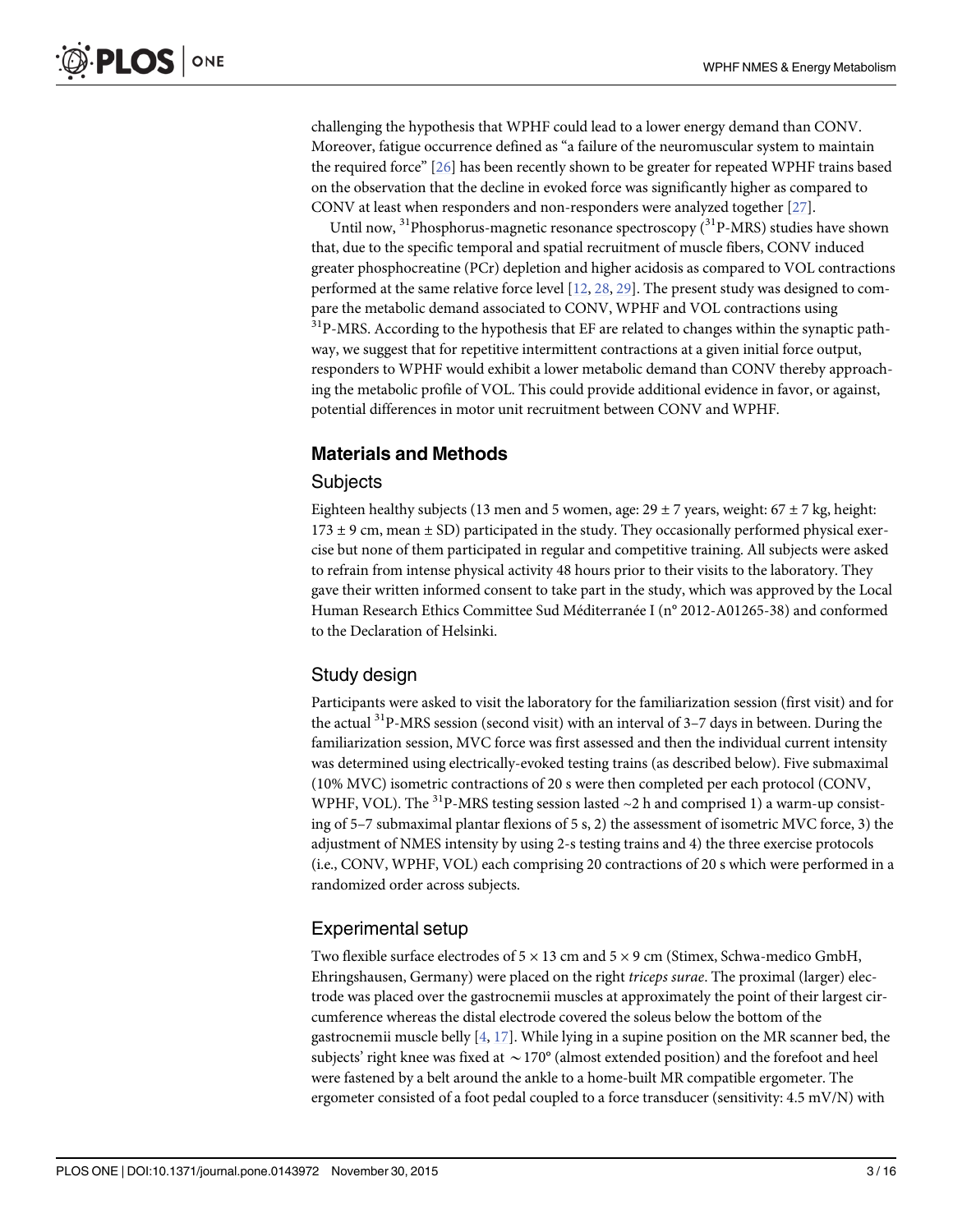its amplifier (gain: from 0.87 to 0.42 mV/V; Sensorex 3310, Archamps, France) to measure isometric plantar flexion force. The foot was securely held in position with an ankle angle of 90° while the thigh and the hips were firmly fixed to the bed to limit force generation by muscles other than the plantar flexors.

Assessment of MVC force. Subjects performed three to five MVCs of approximately 5 s until the highest MVC force could not be further increased. Each contraction was separated by 2 min of rest. Participants were asked to fold their arms over the chests and to concentrate on contracting exclusively the plantar flexor muscles. Force signal was recorded at a sampling frequency of 1 kHz using Powerlab 16/36 data acquisition system and software (LabChart 7, ADInstruments, Sydney, Australia).

Electrically-evoked testing trains. At the beginning of each protocol, 2-s testing trains with characteristics similar to respective NMES protocols (see section below), were applied by gradually adjusting stimulation intensity in an attempt to reach a force level corresponding to 10% MVC (tolerance range: 8.5–11.5% MVC). Electrically-evoked contractions generating similar force levels were previously reported to minimize antidromic collision [15, 18].

Protocols. Each exercise protocol consisted of 20 repetitions of 20-s isometric plantar flexions at 10% MVC separated by rest periods of 20 s. Monophasic rectangular pulses were delivered using a constant-current stimulator (Digitimer DS7A, Hertfordshire, UK; maximal voltage: 400 V) at 100 Hz (pulse duration: 1 ms) and 25 Hz (pulse duration: 0.05 ms) for the WPHF and CONV protocols, respectively [27]. Subjects were consistently instructed to relax their plantar flexor muscles during NMES. For the VOL condition, subjects were provided with a visual feedback to maintain the voluntary force at an intensity of 10% MVC and were instructed to comply with the timing of the contraction, i.e., an exercise:rest cycle of 20:20 s, as indicated by a pop-up window next to the force output diagram.

#### <sup>31</sup>P-MRS measurements

31P-MR spectra were acquired using a 1.5T Siemens magnet (MAGNETOM Avanto, Siemens AG, Erlangen, Germany). A <sup>31</sup>P-<sup>1</sup>H surface coil (<sup>1</sup>H coil: diameter of 275 mm, <sup>31</sup>P coils: 120 x 140 mm loop and 240 x 120 mm butterfly coil, Rapid Biomedical GmbH, Rimpar, Germany) was placed directly on the skin to cover the midportion of the right triceps surae. A set of multi-slice fast proton MR images was initially recorded to determine the position of the calf muscle with respect to the surface coil. Then an automatic localized shimming procedure was used to optimize the magnetic field homogeneity. Resting full relaxed spectra were acquired at the beginning of the experimental procedure with a repetition time of 15 s (Number of excitation: 4).  $^{31}P$ -MR spectra were then recorded during a 20-s rest period and subsequently during the exercise protocols with the following parameters (radio frequency hard pulse duration: 500 μs, repetition time: 2 s, Number of excitation: 1, sweep width: 32 kHz, data points: 4096, dwell time: 128 ms, flip angle: 90°). The MR acquisition was synchronized to the stimulation procedure using the Powerlab system. For each subject, all  $^{31}P$ -MRS protocols were performed on the same day with identical positioning of the stimulation electrodes and the MRS coil. The three protocols were separated by 15 min of recovery and were randomized to minimize any possible fatigue effect.

### Data analysis

Mechanical traces and classification of responders and non-responders. MVC force was quantified as the maximal peak force achieved across the different trials. Force time integral (FTI) was quantified for each contraction and then summed together for each protocol. The FTI was also summed every 4 contractions (i.e. C4, C8, C12, C16, C20) to assess the kinetics of force production during each protocol. The mean force was calculated as the average force for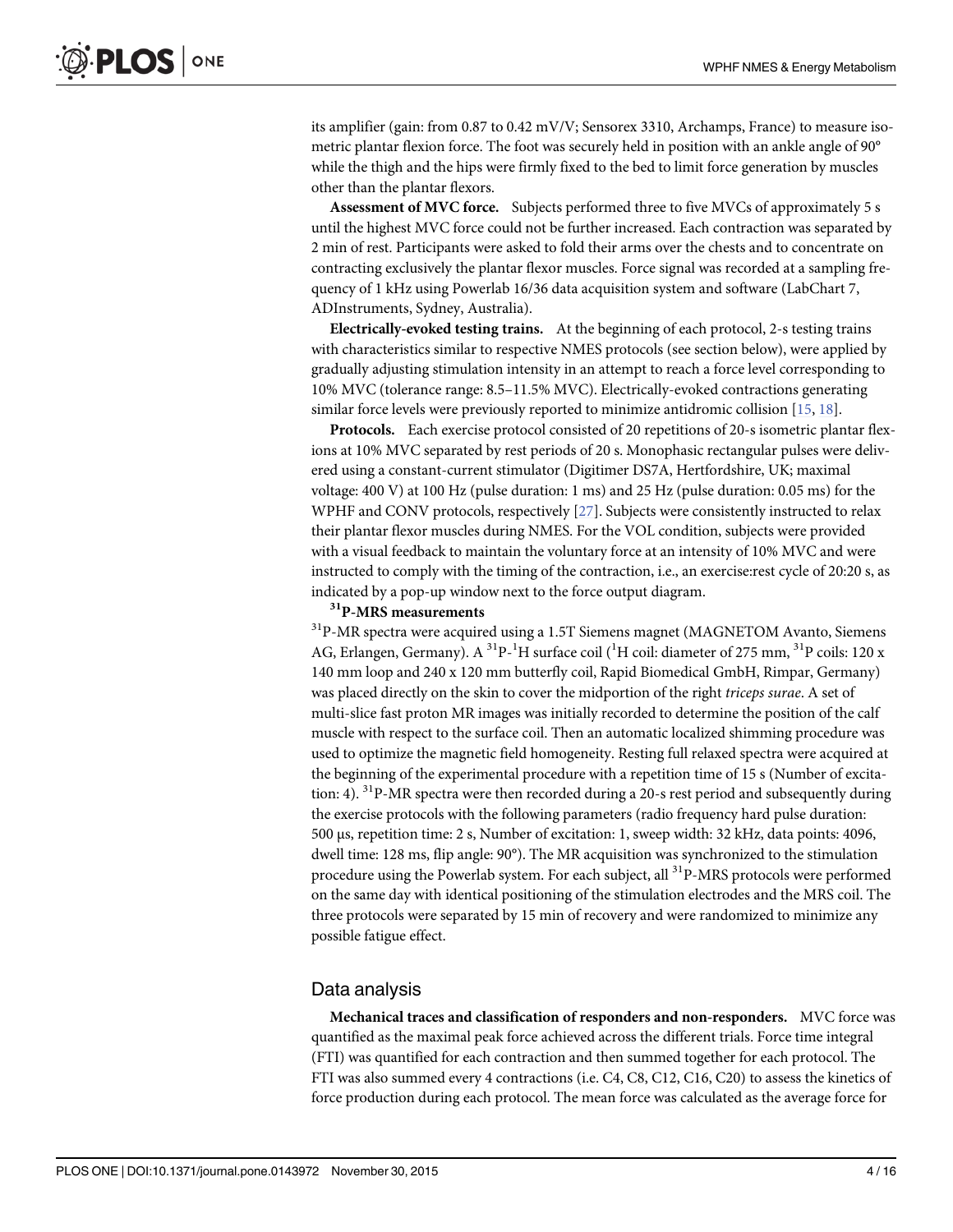all 20 contractions relative to the MVC value for each subject (% MVC). Furthermore, a fatigue index was calculated as follows: fatigue index =  $[(FTI C20 - FTI C4) / FTI C4] \times 100$ .

On the basis of the difference between the FTI of WPHF and CONV for each train, i.e., DELTA FTI =  $FTI<sub>WPHF</sub>-FTI<sub>CONV</sub>$ , we applied a k-means cluster approach that has been recently performed to differentiate responders from non-responders with respect to EF [22]. By calculating the difference in FTI between the NMES protocols we aimed at differentiating moderate force increases in response to CONV (most likely linked to intrinsic muscle properties) from the actual WPHF-evoked EF.

#### $31P-MRS$

Due to stimulation artifacts during the NMES-induced contractions, the spectra for each protocol were only analyzed during the resting intervals of the 20 contractions. In order to obtain an adequate spectral resolution for the phosphorylated compounds and to avoid metabolic changes due to recovery, only the first spectrum immediately after each contraction was considered. All these spectra were then averaged for four contractions each (Fig 1). This analysis allowed to monitor the kinetics of the metabolic changes during each protocol.

Relative concentrations of PCr, inorganic phosphate (Pi) and adenosine triphosphate (ATP) were obtained by a time–domain fitting routine using the AMARES algorithm [30] interfaced by CSIAPO  $[31]$  with an initial time resolution of 2 s and appropriate prior knowledge of the ATP multiplets. Considering a 8.2 mM ATP concentration [32], the resting absolute concentrations of both PCr and Pi were expressed as the average of the 7 spectra prior to each protocol in relation to the fully-relaxed value obtained at the beginning of the experimental procedure. Intracellular pH was calculated from the chemical shift difference between the Pi and the PCr signals [33]. The relative PCr depletion (% of resting values) was evaluated for five time points according to the average value of four contractions each (i.e., C4, C8, C12, C16, C20) in order to assess the PCr-kinetics for each protocol. Absolute PCr depletion (i.e., ΔPCr in mM) was also normalized to the corresponding FTI at each time point. The related  $\Delta P$ Cr/ FTI ratio was considered as an index of the metabolic demand [34] and based on the linear model from Meyer [35] for submaximal work stating that intramuscular PCr changes are proportional to oxygen consumption and ATP hydrolysis. The difference between resting pH and end-protocol pH values (ΔpH, average value of all 20 spectra) was calculated.

Statistical analysis. Statistical analyses were performed using Statistica software (Stat-Soft 9, Tulsa, OK, USA). Statistical power was tested a posteriori for metabolic demand (ΔPCr/FTI ratio) of 1) WPHF for the responders vs. non-responders and 2) for WPHF vs. CONV in the responders only. Clustering on EF was performed for all 20 contractions per individual.



Fig 1. Summation of the first spectra for four subsequent trains in order to improve spectral resolution and to assess PCr depletion over time (i.e. five time-points, i.e., contraction C4; C8; C12; C16; C20). Each rectangle represents one contraction of 20 seconds, each arrow one MR spectrum acquired from 2 sec after each contraction.

doi:10.1371/journal.pone.0143972.g001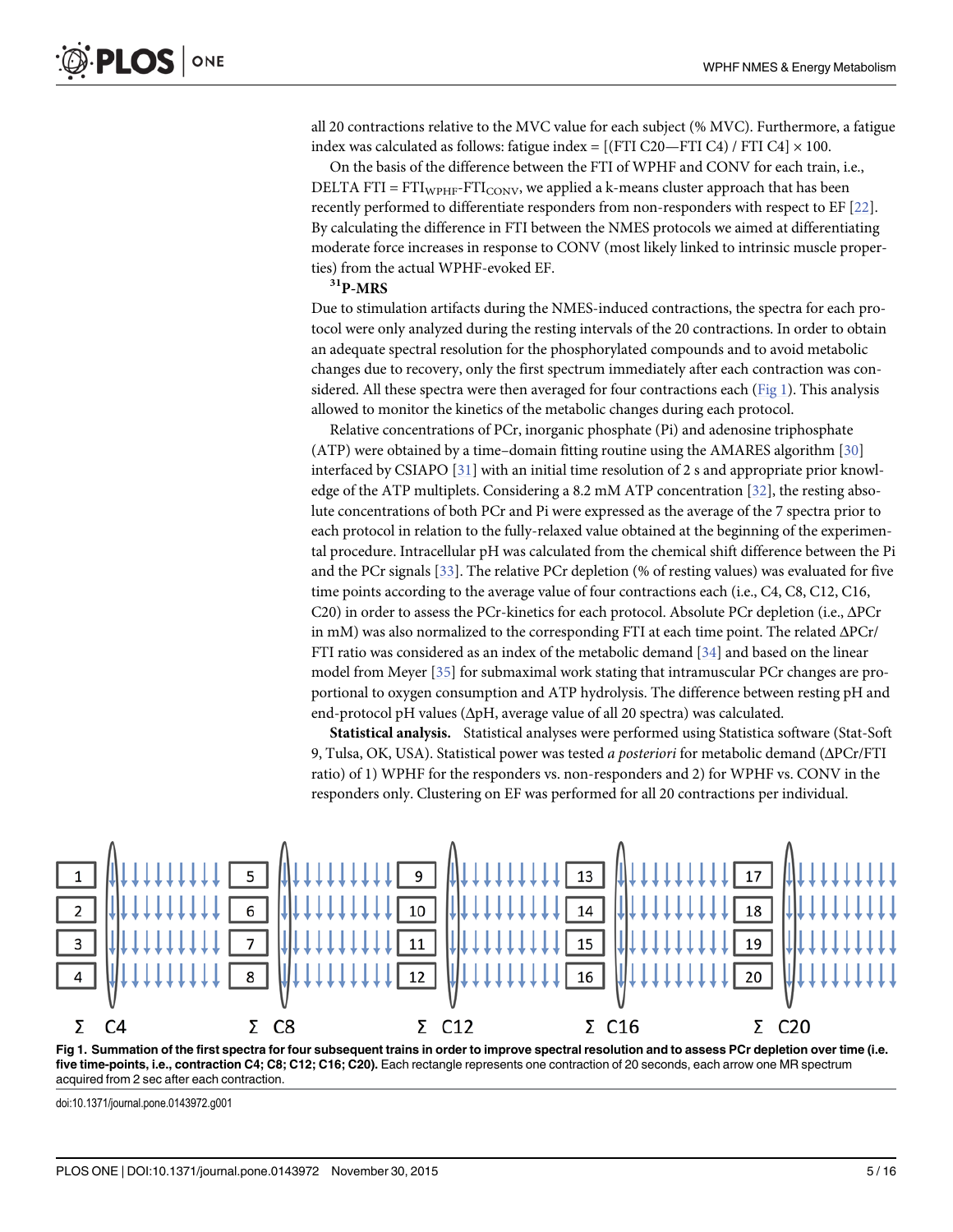Normality was checked before each analysis using Kolmogorov-Smirnov test. Unpaired t-tests were used to assess differences in MVC force and mean current intensity required to obtain 10% MVC between responders and non-responders. A two-way ANOVA [group (responders, non-responders) × protocol (CONV, WPHF, VOL)] with repeated measures on the second factor was performed on total FTI, mean force, resting PCr, resting Pi, resting Pi/PCr, delta PCr, end-protocol Pi/PCr, fatigue index and ΔpH. Three-way ANOVA [group (responders, non-responders) × protocol (CONV, WPHF, VOL) × contraction (i.e., C4, C8, C12, C16, C20)] with repeated measures on the last two factors was performed on FTI values, PCr concentrations (including C0, i.e., resting values) and ΔPCr/FTI ratio. When a main effect or a significant interaction was found, Newman's Keuls post hoc analyses were performed. Data are presented as mean  $\pm$  SD in text and tables and as mean  $\pm$  SE in figures. Significance was accepted for  $P < 0.05$ .

### **Results**

### Force output and classification of responders vs. non-responders

As illustrated in Fig 2, the total FTI for WPHF showed a high variability between individuals. According to the k-means clustering analysis 7 subjects (6 men /1 woman) were identified as responders to WPHF whereas 11 subjects (7 men / 4 women) were classified as non-responders. MVC values were significantly higher ( $P < 0.05$ ) for responders (1232  $\pm$  206 N) than for non-responders (949  $\pm$  217 N); this could be explained by the fact that the proportion of men was higher within the responders.



Fig 2. Individual force profiles for all 18 subjects and for each protocol calculated as the sum of the force time integral (FTI) for all 20 contractions. K-means analysis of Extra Forces resulted in the classification of 11 non-responders and 7 responders for the latter of which the FTI was significantly higher for WPHF NMES as compared to the other two exercise modalities. Note the high inter-individual variability of FTI for WPHF NMES.

doi:10.1371/journal.pone.0143972.g002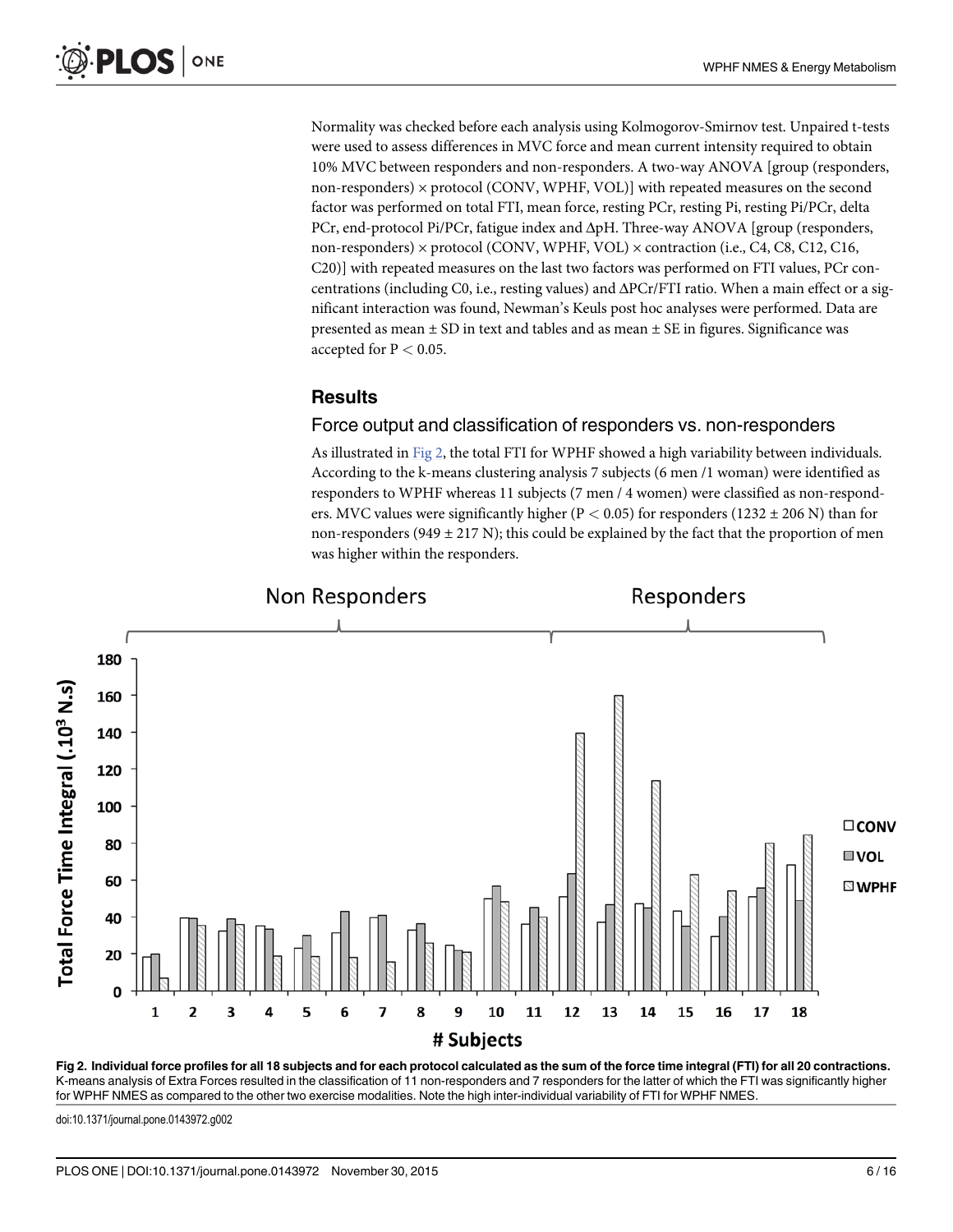For the responder group, the total FTI was significantly higher ( $P < 0.05$ ) for WPHF (99  $\pm$  37  $\times$ 10<sup>3</sup> N.s) when compared to both CONV (47  $\pm$  11  $\times$ 10<sup>3</sup> N.s) and VOL (48  $\pm$  9  $\times$ 10<sup>3</sup> N.s). The non-responder group showed no significant difference in total FTI between the three conditions (WPHF:  $25.8 \pm 11.8 \times 10^3$  N.s; CONV:  $33.0 \pm 8.4 \times 10^3$  N.s; VOL:  $36.8 \pm 9.9 \times 10^3$ N.s). The total FTI for WPHF was significantly higher in the responders as compared to the non-responders. Accordingly, in the responder group the mean force for WPHF (19.9  $\pm$  3.7%) MVC) was higher compared to both CONV (9.6  $\pm$  1.9% MVC) and VOL (9.7  $\pm$  0.4% MVC) and was also higher compared to non-responders (WPHF:  $6.7 \pm 3.0\%$ ). No difference in mean force between protocols was found in non-responders (CONV: 8.8 ± 1.3% MVC; VOL:  $9.7 \pm 0.4\%$  MVC).

Fig 3 depicts for one non-responder and one responder subjects, the force profiles for the first four and the last four contractions of WPHF, CONV and VOL protocols. With regard to FTI time course, a significant group  $\times$  protocol interaction was found. For all the contractions (C4—C20), the average FTI of WPHF in the responder group was significantly higher  $(P < 0.05)$  as compared to the other exercise modalities within the same group and significantly higher than all exercise modalities within the non-responder group. Moreover, a significant protocol  $\times$  contractions interaction was observed (Fig 4A and 4B). For both the responder and non-responders, WPHF-induced FTI was significantly higher for the initial contractions (C4) than for the subsequent ones (C8, C12, C16, C20). With regard to the CONV protocol, both groups showed higher FTI values for C4 as compared to C12  $(P = 0.06)$ , C16 and C20  $(P < 0.05)$ . The VOL protocol showed no significant time-related changes in FTI.

A significant group x protocol interaction was found for the fatigue index. In the nonresponder group, WPHF induced a higher fatigue ( $-43 \pm 24\%$ ) as compared to CONV



Fig 3. Representative force generation profiles during the first four (C4) and the last four (C20) contractions of the WPHF, CONV and VOL protocols for one non-responder (A) and one responder subject with similar MVC values Note that force production was higher and fatigue was lower for the responder as compared to non-responder during the WPHF protocol.

doi:10.1371/journal.pone.0143972.g003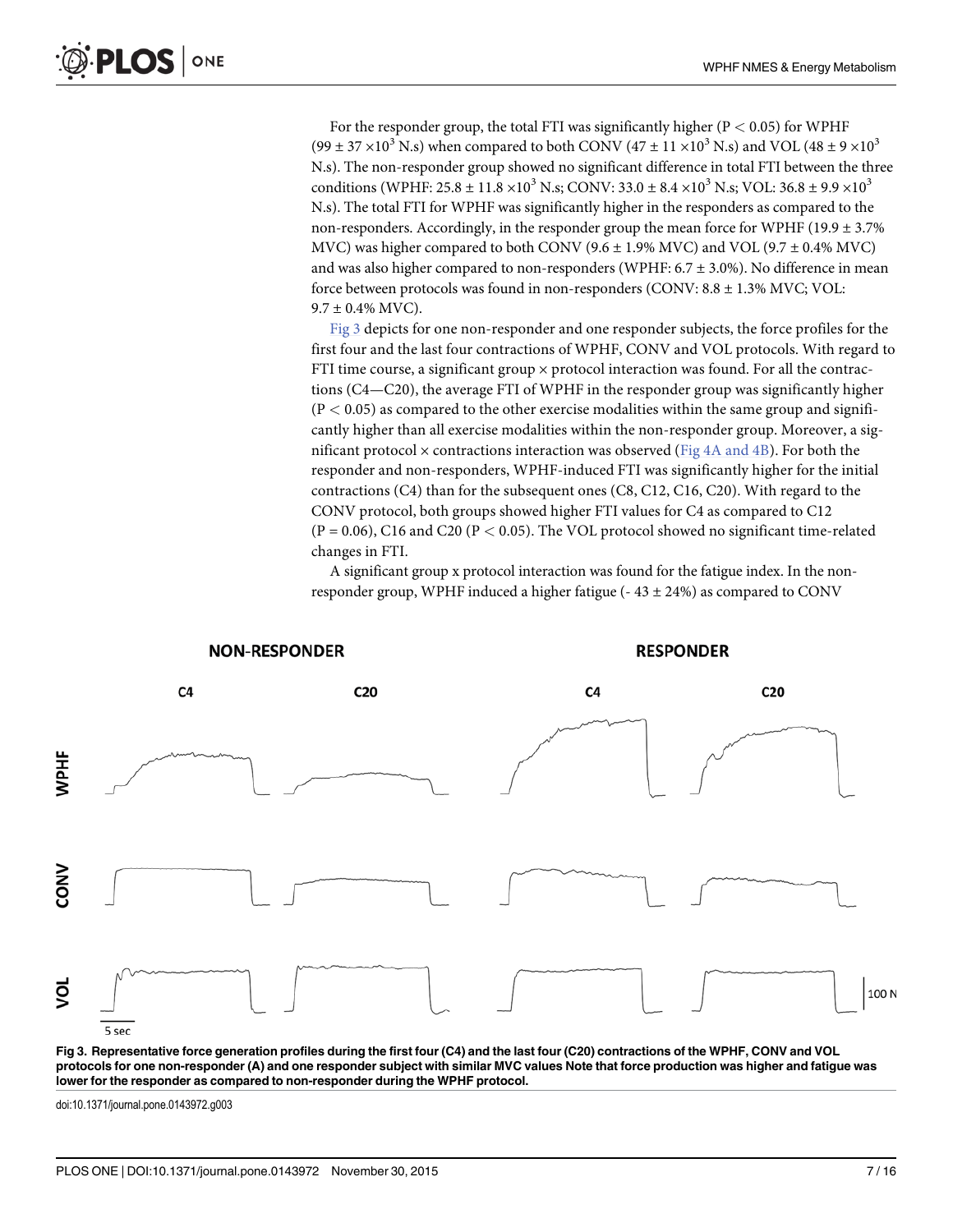### LOS I ONE



Fig 4. Force time integral and PCr concentrations expressed in percentage of the resting values (i.e., C0) for the non-responders (A & C) and responders (B & D) for each protocol calculated after contraction C4, C8, C12, C16, C20. \* WPHF: C4 significantly different from C8, C12, C16, C20 (P< 0.05), ǂ CONV: C4 significantly different from C12, C16, C20 (P< 0.05), † WPHF for all contractions significantly different from all other exercise modalities illustrated (irrespective of group;  $P < 0.05$ ). <sup>§</sup> Significantly different than C0 for VOL, CONV and WPHF NMES for all contractions ( $P < 0.05$ ),<br>
<sup>\*</sup> Values for VOL for all contractions significantly higher th and WPHF (P < 0.05). Results are presented as means ± SE.

doi:10.1371/journal.pone.0143972.g004

 $(-25 \pm 12\%)$ . In contrast, for the responders, the fatigue index did not differ significantly between the two stimulation protocols (WPHF:  $-16 \pm 16\%$  vs. CONV  $-25 \pm 15\%$ ). Irrespective of the group, VOL showed no force loss over time resulting in a significantly lower fatigue index when compared to the two NMES conditions. When comparing groups, WPHF-induced fatigue was significantly lower in the responders than in the non-responders whereas CONV led to identical fatigue levels.

The NMES current intensity required to obtain 10% MVC was significantly higher for CONV as compared to WPHF ( $P < 0.05$ ) with no difference between groups ( $P > 0.05$ ), neither for WPHF (non-responders:  $18 \pm 5$  mA *vs.* responders:  $15 \pm 5$  mA) nor for CONV (nonresponders:  $110 \pm 19$  mA *vs.* responders;  $122 \pm 19$  mA).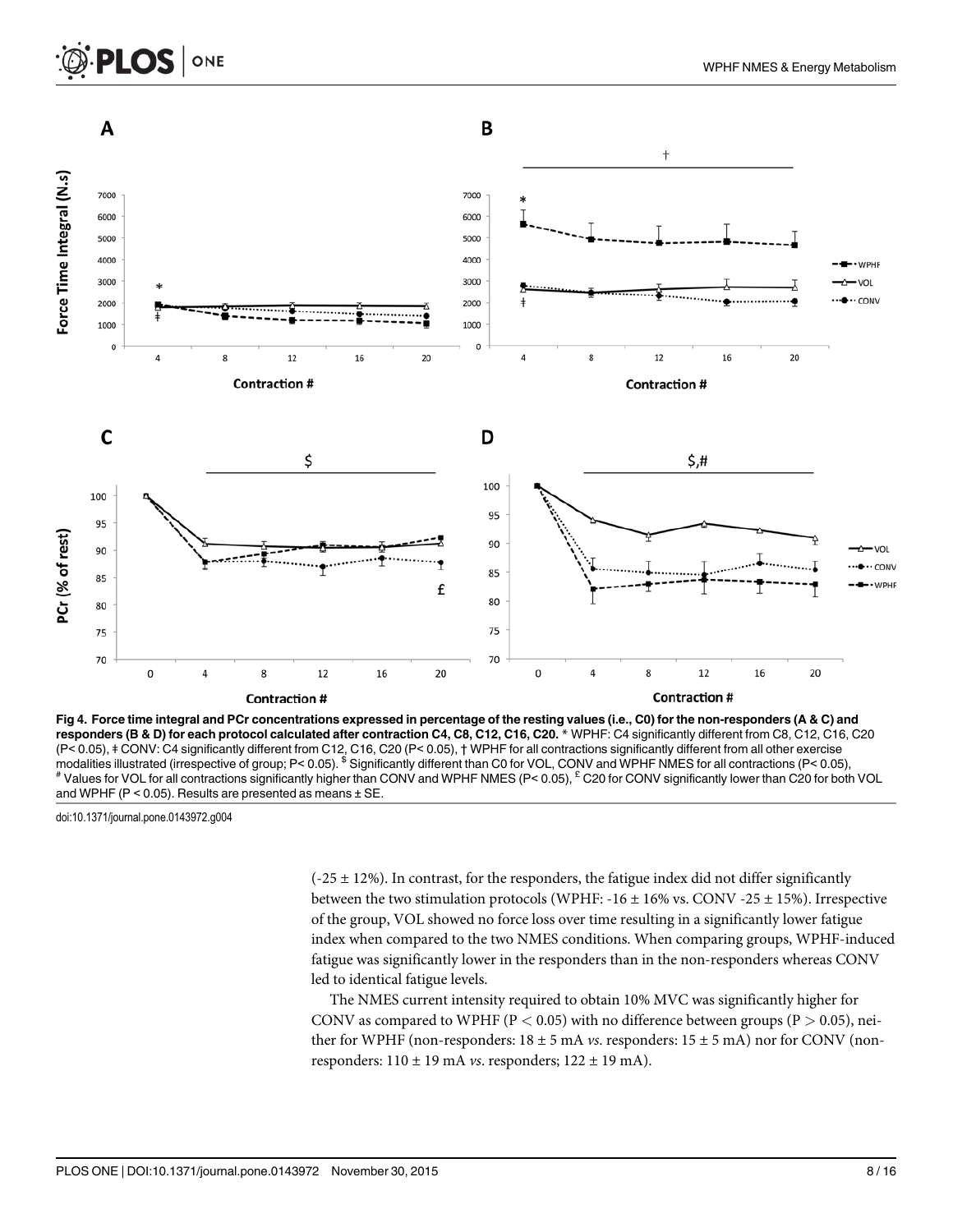|                       |                       | <b>WPHF</b>      | <b>CONV</b>      | <b>VOL</b>                   |
|-----------------------|-----------------------|------------------|------------------|------------------------------|
| <b>Responders</b>     | Resting PCr (mM)      | $20.7 \pm 5.4$   | $22.7 \pm 6.2$   | $21.8 \pm 5.9$               |
|                       | Resting Pi (mM)       | $5.2 \pm 1.3$    | $5.4 \pm 1.3$    | $5.0 \pm 1.4$                |
|                       | <b>Resting Pi/PCr</b> | $0.34 \pm 0.06$  | $0.33 \pm 0.05$  | $0.31 \pm 0.05$              |
|                       | Resting pH            | $6.95 \pm 0.04$  | $6.95 \pm 0.02$  | $6.97 \pm 0.03$              |
|                       | Delta PCr (mM)        | $3.4 \pm 0.9$    | $3.2 \pm 1.0$    | $1.7 \pm 0.7$ <sup>§</sup>   |
|                       | End-protocol Pi/PCr   | $0.53 \pm 0.12$  | $0.51 \pm 0.05$  | $0.40 \pm 0.05$ <sup>§</sup> |
|                       | Delta pH              | $-0.03 \pm 0.04$ | $0.00 \pm 0.04$  | $-0.01 \pm 0.02$             |
| <b>Non-responders</b> | Resting PCr (mM)      | $23.9 \pm 7.1$   | $22.5 \pm 6.6$   | $24.2 \pm 5.8$               |
|                       | Resting Pi (mM)       | $5.4 \pm 1.5$    | $4.9 \pm 1.3$    | $5.1 \pm 1.3$                |
|                       | <b>Resting Pi/PCr</b> | $0.35 \pm 0.10$  | $0.34 \pm 0.07$  | $0.32 \pm 0.08$              |
|                       | Resting pH            | $6.98 \pm 0.04$  | $6.97 \pm 0.04$  | $6.98 \pm 0.03$              |
|                       | Delta PCr (mM)        | $2.4 \pm 1.2$    | $2.9 \pm 1.6$    | $2.3 \pm 1.0^{\$}$           |
|                       | End-protocol Pi/PCr   | $0.38 \pm 0.08$  | $0.44 \pm 0.08$  | $0.39 \pm 0.07$ <sup>§</sup> |
|                       | Delta pH              | $0.01 \pm 0.04$  | $-0.01 \pm 0.03$ | $0.00 \pm 0.03$              |

#### Table 1. Resting values and changes from rest (delta) for PCr, Pi/PCr and pH.

§ Significantly different from NMES (P< 0.05), independently of the group.

doi:10.1371/journal.pone.0143972.t001

### 31P-MRS

Both resting PCr and Pi concentrations as well as resting Pi/PCr ratio were not significantly different between protocols and groups (Table 1). When considering the changes of relative PCr concentration (% of rest) over time, both the non-responders and responders showed a significant decline at all contractions (C4, C8, C12, C16, C20) as compared to rest (C0) for all three protocols (Fig 4C and 4D). No significant differences were found in between those contractions, i.e., for all protocols PCr plateaued after C4 until C20. The group x protocol interaction showed that for the responder group, PCr depletion was significantly higher for NMES as compared to VOL for all contractions. The only group x protocol x contraction interaction was found in the non-responders who showed a significantly higher (P< 0.05) PCr depletion for CONV as compared to VOL and WPHF after C20. A significant effect of protocol was found for both delta PCr and end-protocol Pi/PCr with higher values for NMES as compared to VOL (Table 1).

A significant effect of protocol was noted for the ΔPCr/FTI ratio so that lower values were obtained for VOL ( $P$ < 0.05) compared to the two NMES protocols. Interestingly, a significant group  $\times$  protocol (P  $< 0.05$ ) interaction was observed for the  $\Delta$ PCr/FTI ratio (Fig 5). For the responders, this ratio was significantly lower for WPHF than for CONV ( $P < 0.05$ ) with a statistical power of 0.88. On the contrary, in the non-responder group, ΔPCr/FTI ratio was not significantly different (P  $> 0.05$ ) between CONV and WPHF. When comparing the  $\Delta$ PCr/FTI ratio of WPHF between groups, responders showed a significant lower metabolic demand  $(P < 0.05)$  compared to non-responders with a statistical power of 0.87.

Resting intracellular pH values were not significantly different between groups and protocols (Table 1). Also, no main effect or interaction (P  $> 0.05$ ) was observed for  $\Delta pH$  (Table 1).

### **Discussion**

In the present study, we compared the force output and metabolic changes associated to two NMES protocols (CONV and WPHF) and a series of VOL plantar flexions. We demonstrated that for the responder group (i.e., a subset of subjects displaying higher force levels so called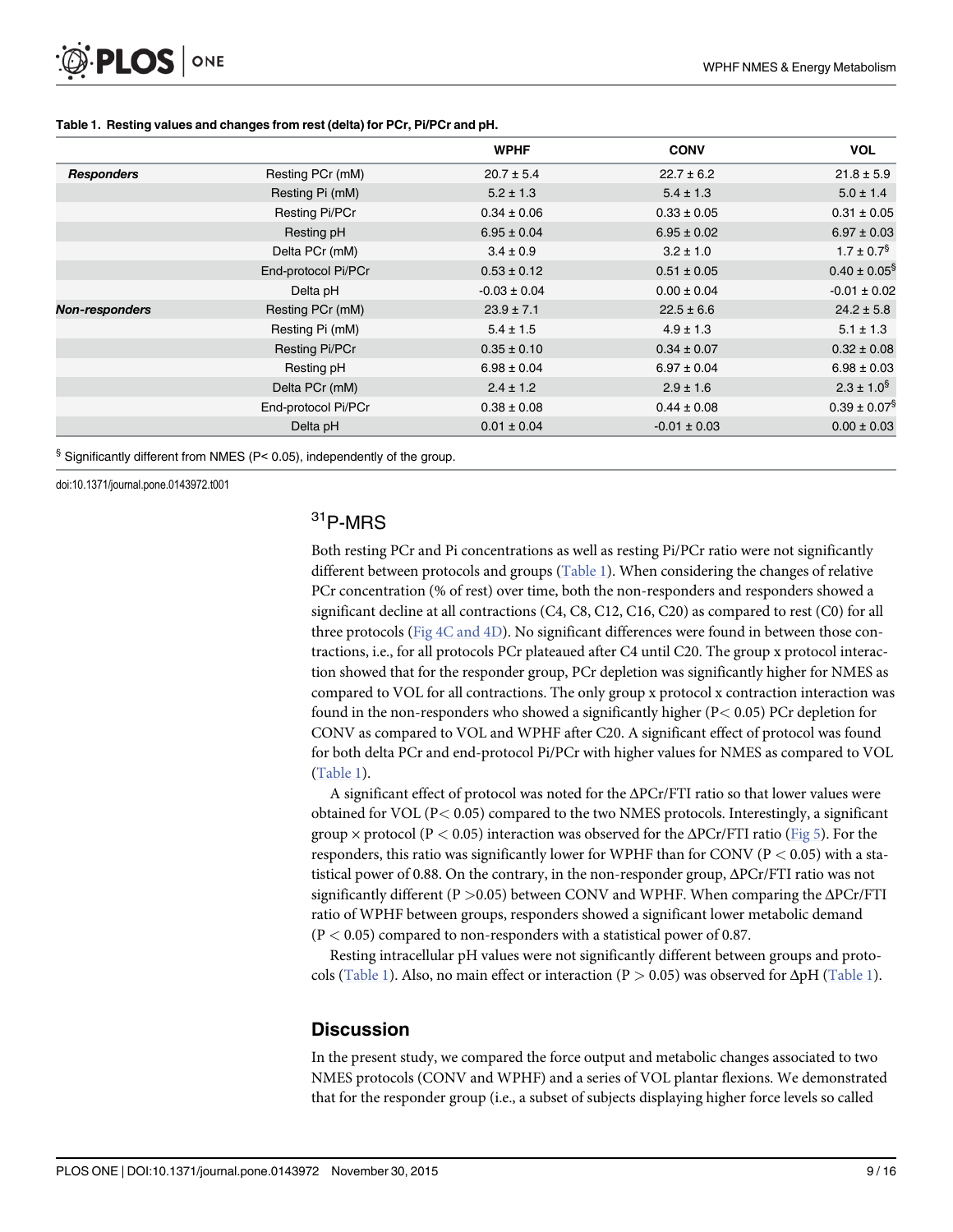



doi:10.1371/journal.pone.0143972.g005

"Extra forces"), the decline in FTI during the WPHF protocol was less pronounced as compared to the non-responders. Moreover, for the responders, the corresponding energy demand was comparable to that of VOL contractions and substantially lower than the metabolic demand of CONV.

### **Responders**

The EF occurred during the WPHF protocol only in 7 out of 18 subjects that were identified as responders. For this subgroup, the total FTI was four times higher for WPHF when compared to CONV whereas the relative mean force ( $\sim$  20% MVC) was twice as high as compared to CONV (9.6% MVC). These results are in accordance with the isometric force increment reported in previous studies that investigated the triceps surae in similar conditions [15, 19, 22, 36]. Interestingly, in terms of metabolic demand, the ΔPCr/FTI ratio was three times lower for both WPHF and VOL as compared to CONV in the responders. Thus, both WPHF and VOL protocols exhibited an identical energy demand, which was remarkably lower than that of CONV. From this it could be inferred that the lower metabolic demand of WPHF could hint to a reduced number of activated fatigable, fast-twitch fibers and a larger proportion of oxidative, slow-twitch fibers activated via afferent pathways as suggested previously  $[5, 17, 19]$ . The hypothesis that WPHF recruits motor units in resemblance to the size principle rather than in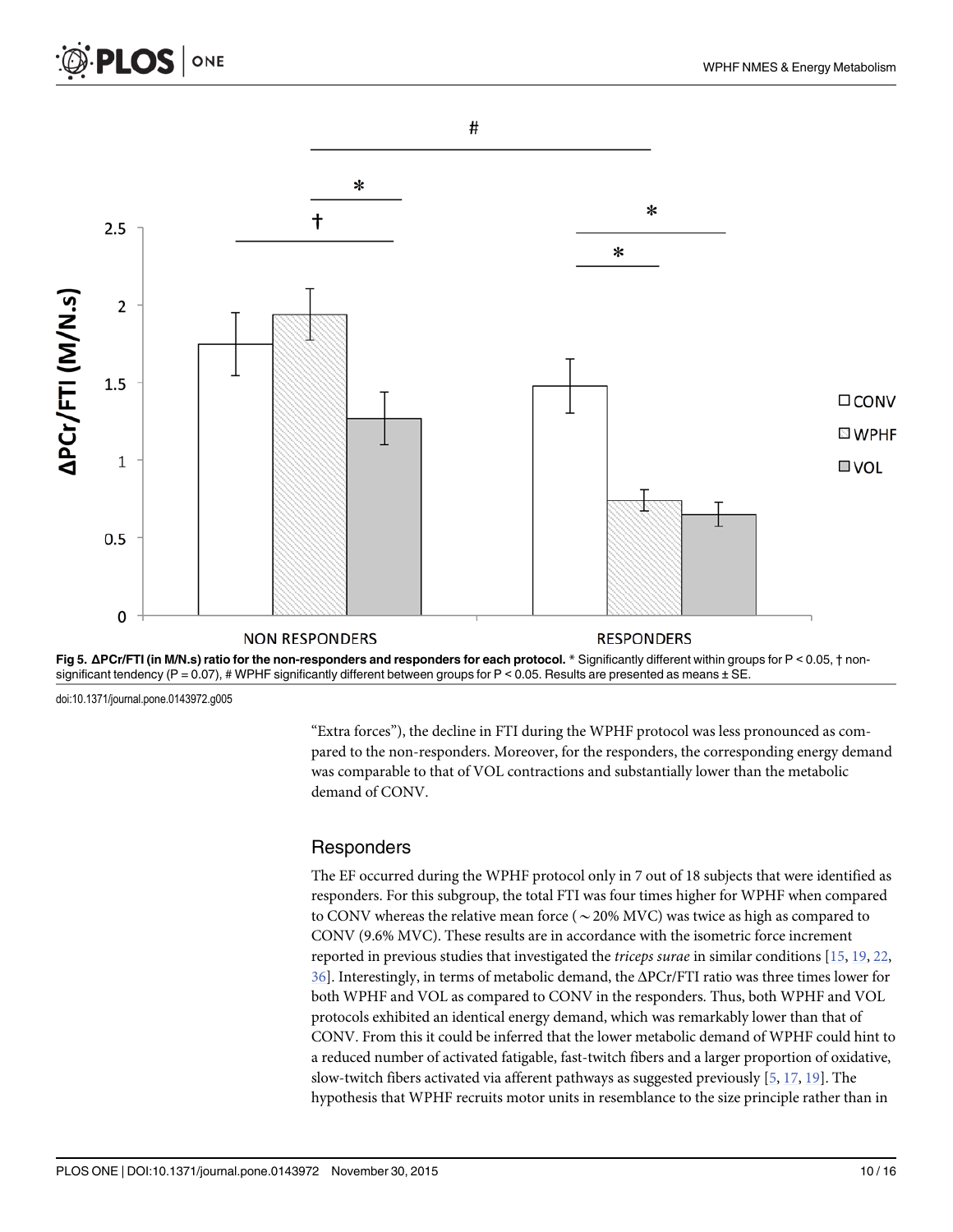a random order is based on the fact that longer pulse durations preferentially depolarize sensory axons having a lower activation threshold  $[13, 14]$ . Furthermore, the low current intensities of WPHF (approximately 15% of CONV intensity in the present study) could have minimized the antidromic volley thus maximizing sensory input. Consequently, contrary to CONV, a synaptic recruitment of motor units could have been mediated by WPHF via the activation of large afferent fibers. As a result, the activation of afferent fibers at high stimulation frequencies would have increased the number of recruited motoneurons in a size order from small to large due to a temporal summation of Ia excitatory postsynaptic potentials in the motoneurons [20]. A preferential recruitment of small motoneurons in response to WPHF could therefore explain the lower metabolic demand observed in the responders.

The level of mechanical fatigue we observed might further support the assumption that slow-twitch fibers were additionally recruited via afferent pathways during WPHF but not during CONV. Despite the higher overall mechanical output during WPHF and the high frequencies applied, the fatigue index shows a comparable force loss for the NMES protocols (WPHF: -16% vs. CONV: -25%). Our findings suggest that pattern of muscle activation associated with WPHF for the responders might approach the physiological recruitment strategy of VOL contractions according to the size principle, leading to a reduced metabolic demand as compared to CONV protocol.

### Non-responders

The mechanical and metabolic responses to WPHF showed large inter-individual differences. Indeed, the majority of our sample, i.e., 11 out of 18 subjects did not respond to WPHF as illustrated by similar FTI values for the three protocols. Moreover, both NMES protocols led to a higher metabolic demand as compared to VOL. In contrast to the responder group, no WPHFinduced synaptic activation of motor units can be assumed in the non-responders when considering the FTI kinetics and the metabolic demand. Due to the consistent absence of EF, FTI for WPHF did not exceed that of CONV and VOL at any time-point. The metabolic demand (i.e., ΔPCr/FTI ratio) of the evoked contractions was equivalent between the two NMES modalities, showing higher values than VOL contractions. From the findings it could be assumed that during both NMES protocols muscle activation (i.e., the type of activated motor units) could have been similar in such a way that mainly motor axons were recruited. As a consequence, the high frequency applied and the reduced number of motor units recruited (resulting from the 6 times lower stimulation intensity than that needed for CONV) might have caused greater fatigue for WPHF (-43%) as compared to CONV (-25%) in the non-responders. These results are in accordance with those of Neyroud et al. who reported that the FTI for WPHF was 1.7 fold smaller as compared to CONV NMES  $[27]$ . The potential mechanism underlying this pronounced fatigue for WPHF could be activity-dependent hyperpolarization, a phenomenon to which motor axons are particularly susceptible [13]. Therefore, especially in the nonresponders, activity-dependent hyperpolarization might have increased motor axonal excitability threshold and led to a loss of solicited motor units and reduced mechanical output, respectively. To conclude, in the absence of EF generation, WPHF resulted in greater fatigue as compared to CONV and was unable to reduce the metabolic demand of the contraction. This let us to assume that motor unit recruitment was similar for both NMES protocols in the nonresponders and was less effective than VOL.

### Responders vs. non-responders

The low occurrence of responders (~40%) is in contrast with previous studies reporting a responder percentage of 85–100%  $[15, 17, 36]$  and in agreement with recent findings  $[21, 22, 27]$ .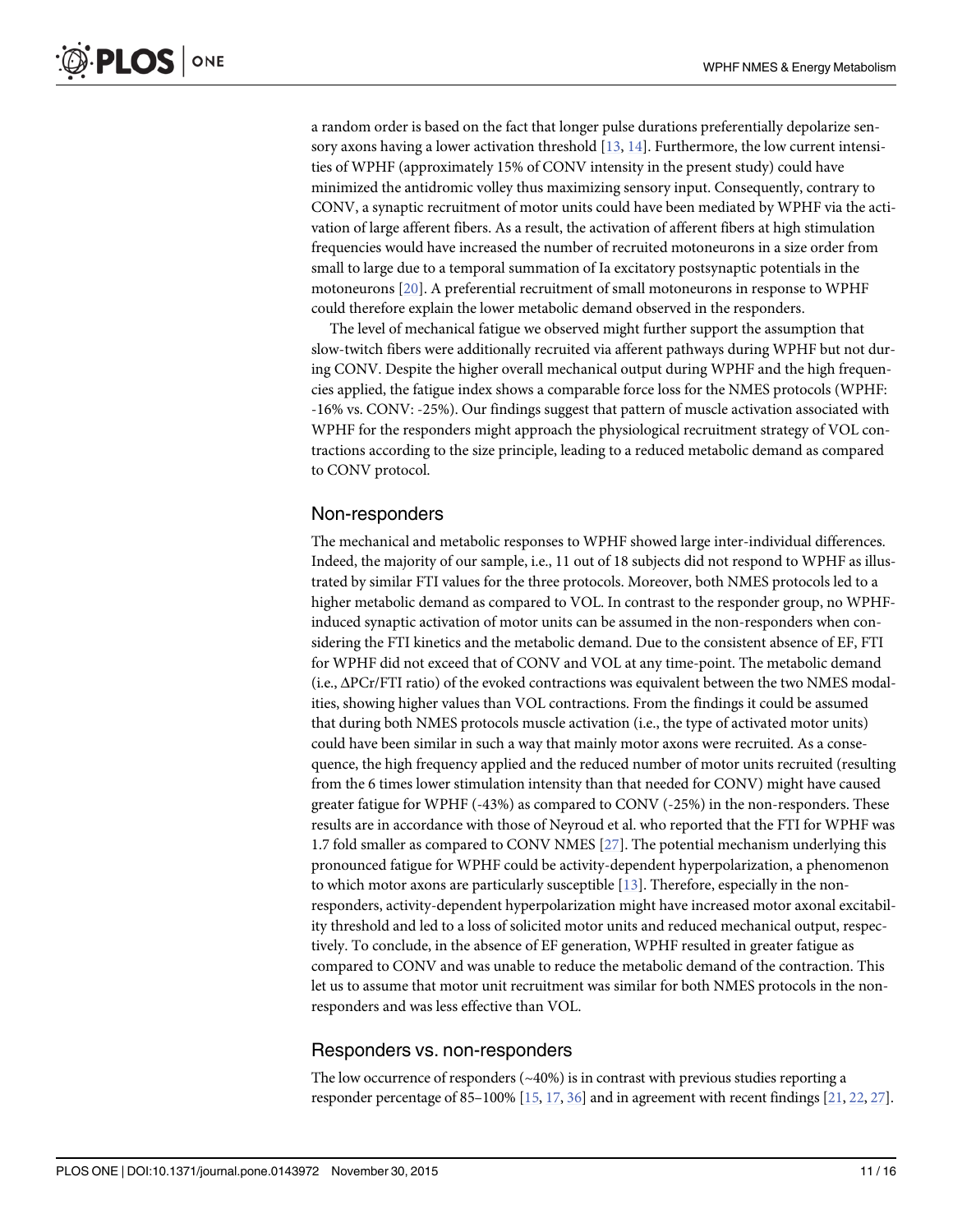The underlying causes of the high inter-individual variability in force output during WPHF have not yet been sufficiently investigated. As previously mentioned, we hypothesize differences in muscle activation pattern between groups. In the non-responders, motor axons might have been directly recruited, thereby resulting in antidromic collision and a more pronounced mechanical fatigue. This observation is in line with previous studies showing higher muscle fatigue when motor axons were activated at high frequencies  $[25, 37]$ . Based on the same calculation of the fatigue index, Gorgey et al. [37] reported a significantly higher muscle fatigue for stimulation at 100 Hz compared to 25 Hz (76% vs. 39%, respectively) at an intensity corresponding to 75% MVC. In addition, Matheson et al. [25] showed that the acidosis and the Pi/PCr ratio increased with stimulation intensity (and therefore with the number of activated motor axons) but levelled off for stimulation frequencies higher than 30 Hz, likely due to impaired membrane excitability. Overall, the preferential activation of efferent pathways in the non-responders exacerbates the magnitude of muscle fatigue.

Indeed, the activation of afferent pathways in responders might have led to a synaptic recruitment of motor units and less pronounced fatigue. Since sensory axonal activation depends on the distance from the stimulating electrodes to the axons as well as on axonal diameter [38], one could assume a preferential activation of sensory fibers in the responder group due to particular axon characteristics (such as size) and/or a favorable orientation or dispersion of these nerve axons relative to NMES electrodes. Moreover, neuromodulator activity within neural circuits might have further enhanced the high variability of EF between subjects in response to WPHF [39].

### CONV vs. VOL

Consistent with former <sup>31</sup>P-MRS studies, we showed a systematically higher metabolic demand for CONV than for VOL [12, 28, 29]. In terms of exercise characteristics (relative intensity, duration and duty cycle) our protocol design most closely resembles that of Vanderthommen et al. [28]. In our current study, PCr depletion for CONV was less pronounced (12–15%) as compared to this previous investigation (40%). The more severe PCr consumption observed by Vanderthommen et al. [28] could be explained by the fact that they investigated the quadriceps femoris—which is a muscle containing approximately the same proportion of slow and fast fibers—while we considered the predominantly slow *triceps surae* in the present study  $[40]$ . Moreover, in the former study stimulation frequency was twice as high as in our study (50 vs. 25 Hz) and NMES current intensity was progressively increased to maintain a constant force output, which may have resulted in a higher metabolic demand  $[24, 25]$ . Also, due to the very short pulse duration of 50 μs applied in the present study, phase charge was up to 6 fold lower in our experiments (5.75 x  $10^{-6}$  C) as compared to that induced by previous CONV protocols (13.5–38 x 10<sup>-6</sup> C) which used longer pulse duration (i.e., 200–400 ms) [12, 28]. These methodological differences between different studies might also explain the fact that, contrary to Vanderthommen et al.  $[28]$  ( $\Delta$ pH of 0.3–0.4) and Jubeau et al.  $[12]$  ( $\Delta$ pH of 0.2–0.3) our NMES protocols did not result in metabolic acidosis so that the energy supply was preferentially provided by oxidative mechanisms  $[41]$ . Overall, our results confirm the previously reported metabolic differences between CONV and VOL which are mainly due to the nonphysiological motor unit recruitment of CONV, being temporally synchronous [8, 9], spatially restricted  $[9, 29]$  and non-selective  $[7-10]$ .

### Limitations

Considering the different contribution of sensory and motor axons to force production between the two NMES modalities [22] and the different magnitude of sensory inputs between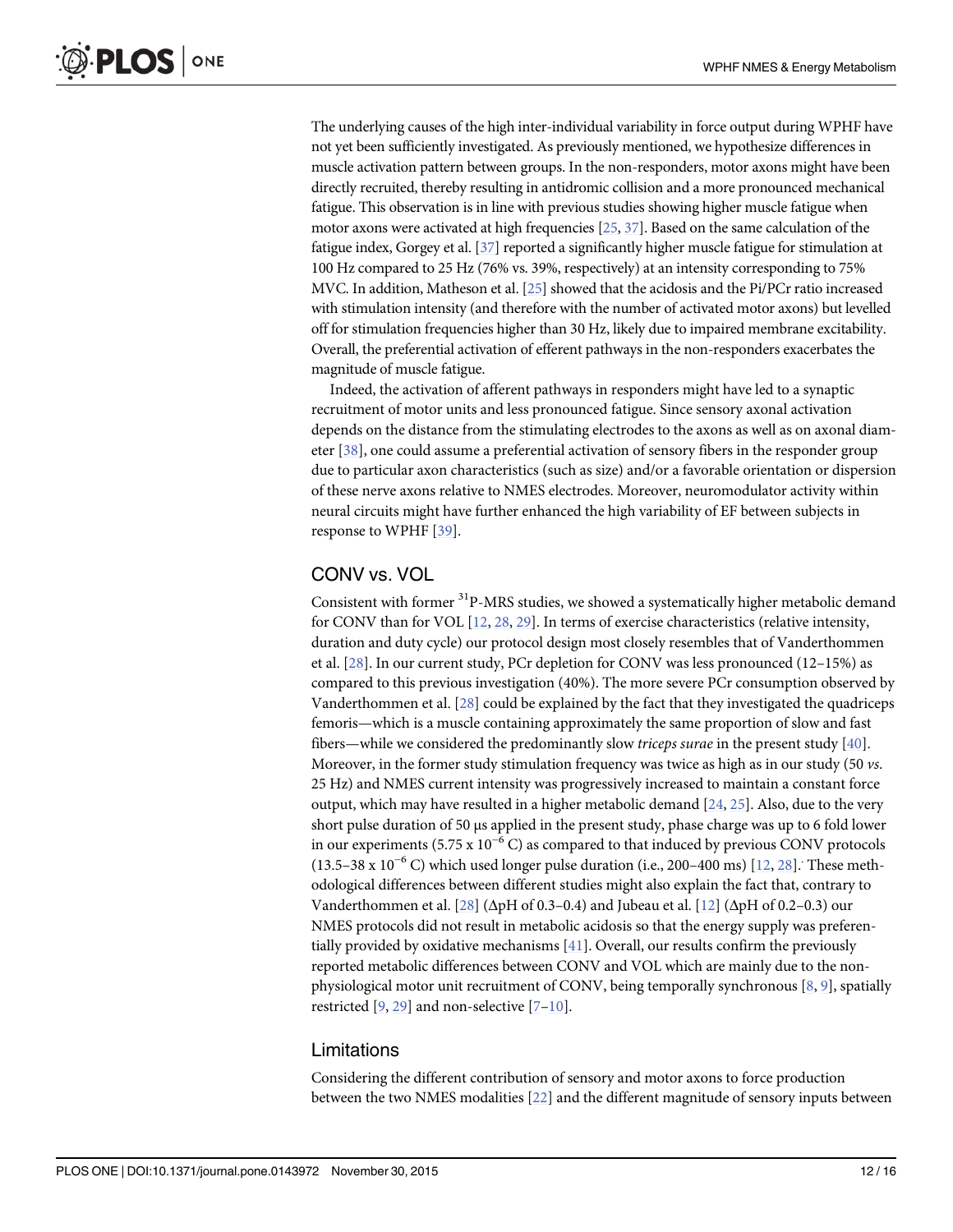the soleus and gastrocnemii muscles [42], the spatial distribution of motor unit recruitment may vary between WPHF and CONV. For instance, one could hypothesize that the soleus might have been relatively more active than the gastrocnemii during WPHF. Although the size of our  ${}^{31}P$  surface coil (120 x 140 mm loop and a 240 x 120 mm butterfly coil) allows to get a representative sample of the overall muscle composition—comprising both superficial and deep *triceps surae* muscle portions  $[43]$ —the non-localized acquisition scheme we used did not permit to discriminate between the metabolic contribution to EF of the gastrocnemii and the soleus muscles. As a result, the contribution of the soleus to the overall metabolic variations might have been underestimated as compared to the superficially-located gastrocnemii muscles. Localized spectroscopic techniques  $[12, 43]$  would be of interest to compare the metabolic activity among the plantar flexor muscles in responders.

### Practical Use of WPHF

Contrary to previous studies that tended to discourage the use of high-pulse frequencies for rehabilitation purposes–in an attempt to prevent muscle fatigue  $[37, 44]$ ,–force increases induced by WPHF could prove beneficial to enhance muscle mass and function without causing a higher fatigue than CONV. However, the low responder percentage and the high EF variability between and within individuals should be considered as a constraint when integrating WPHF in practical use.

Further studies are needed to fully understand the mechanisms underlying the EF generation and to compare the type of recruited motor units between individuals. Stimulation over the nerve trunk could prove useful to investigate and quantify the contribution of afferent pathways for both groups at a given submaximal stimulation intensity. One could hypothesize that for a given contraction intensity (i.e., 5–10% MVC) the type of recruited motor units would differ between responders and non-responders (which would become manifest in different Hreflex and M-wave amplitudes between groups). Potentially, non-responders could be turned into responders by lowering the stimulation intensity in order to reduce antidromic collision in these subjects. In this context, Dean et al. [45] have recently shown that even at stimulation intensities below sensory and motor threshold, synaptic input could be transformed into a motor response in 7 out of 9 subjects (i.e. 78% of all subjects). Assuming that the responder percentage could be increased, WPHF would be in particular advantageous for patients that are highly vulnerable to fatigue. However, patients with neural disorder might show a different response in EF occurrence, magnitude and variability. Recently however, the EF phenomenon has been reported in patients suffering from stroke [45] and cerebral palsy [21].

### **Conclusions**

We investigated muscle energetics for the relatively unexplored stimulation modality WPHF. Only for the responder group (constituting 40% of the sample tested), modifying the stimulation parameters from CONV into WPHF resulted in a lower metabolic demand, which was comparable to VOL contractions. Moreover, fatigue was less pronounced for WPHF in the responders as compared to the non-responders. All these observations point to an additional recruitment of slow-twitch, fatigue-resistant motor units via afferent pathways with WPHF, likely in accordance with the size principle.

### Acknowledgments

We thank Daria Neyroud for her useful comments. This work has been supported by the Centre National de la Recherche Scientifique (CNRS, UMR 7339), Assistance Publique Hôpitaux de Marseille (APHM) and Aix-Marseille University (AMU).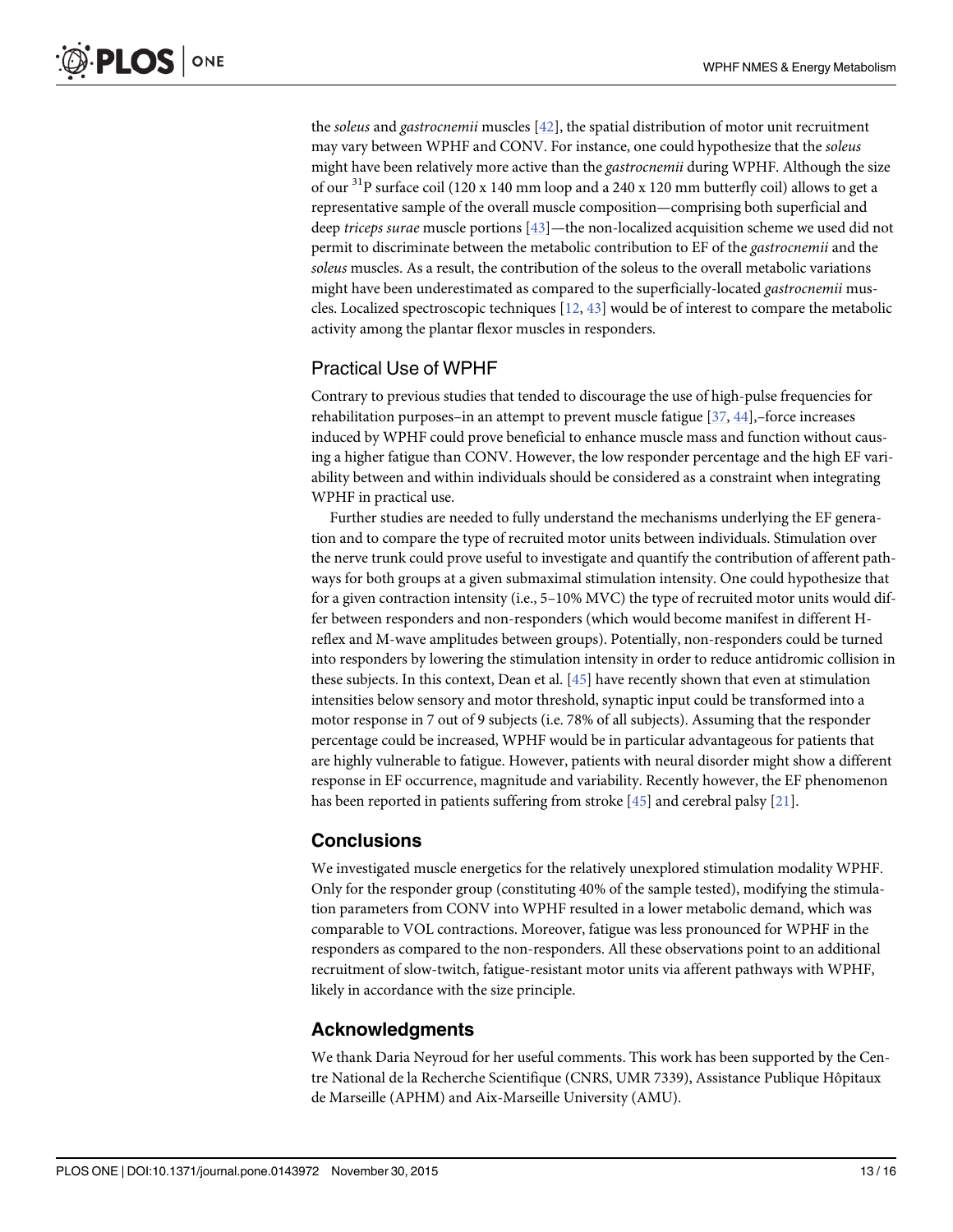### Author Contributions

Conceived and designed the experiments: JW AF YLF NAM CV MG JPM NP DB JG. Performed the experiments: JW AF JG. Analyzed the data: JW JG. Contributed reagents/materials/analysis tools: JW AF YLF NAM CV MG JPM NP DB JG. Wrote the paper: JW JG.

### **References**

- 1. Neder JA, Sword D, Ward SA, Mackay E, Cochrane LM, Clark CJ (2002) Home based neuromuscular electrical stimulation as a new rehabilitative strategy for severely disabled patients with chronic obstruc-tive pulmonary disease (COPD). Thorax 57: 333-7. PMID: [11923552](http://www.ncbi.nlm.nih.gov/pubmed/11923552)
- 2. Bax L, Staes F, Verhagen A (2005) Does neuromuscular electrical stimulation strengthen the quadriceps femoris? A systematic review of randomised controlled trials. Sports Med 35: 191–212. doi: 3532. PMID: [15730336](http://www.ncbi.nlm.nih.gov/pubmed/15730336)
- 3. Gondin J, Guette M, Ballay Y, Martin A (2005) Electromyostimulation training effects on neural drive and muscle architecture. Med Sci Sports Exerc 37: 1291–9. doi: 00005768-200508000-00006. PMID: [16118574](http://www.ncbi.nlm.nih.gov/pubmed/16118574)
- 4. Collins DF (2007) Central contributions to contractions evoked by tetanic neuromuscular electrical stimulation. Exerc Sport Sci Rev 35: 102–9. doi: [10.1097/jes.0b013e3180a0321b](http://dx.doi.org/10.1097/jes.0b013e3180a0321b) PMID: [17620928](http://www.ncbi.nlm.nih.gov/pubmed/17620928)
- 5. Bergquist AJ, Clair JM, Lagerquist O, Mang CS, Okuma Y, Collins DF (2011) Neuromuscular electrical stimulation: implications of the electrically evoked sensory volley. Eur J Appl Physiol 111: 2409–26. doi: [10.1007/s00421-011-2087-9](http://dx.doi.org/10.1007/s00421-011-2087-9) PMID: [21805156](http://www.ncbi.nlm.nih.gov/pubmed/21805156)
- 6. Henneman E, Somjen G, Carpenter DO (1965) Functional Significance of Cell Size in Spinal Motoneurons. J Neurophysiol 28: 560–80. PMID: [14328454](http://www.ncbi.nlm.nih.gov/pubmed/14328454)
- 7. Gregory CM, Bickel CS (2005) Recruitment patterns in human skeletal muscle during electrical stimulation. Phys Ther 85: 358–64. PMID: [15794706](http://www.ncbi.nlm.nih.gov/pubmed/15794706)
- 8. Adams GR, Harris RT, Woodard D, Dudley GA (1993) Mapping of electrical muscle stimulation using MRI. J Appl Physiol 74: 532–7. PMID: [8458767](http://www.ncbi.nlm.nih.gov/pubmed/8458767)
- 9. Maffiuletti NA (2010) Physiological and methodological considerations for the use of neuromuscular electrical stimulation. Eur J Appl Physiol 110: 223–34. doi: [10.1007/s00421-010-1502-y](http://dx.doi.org/10.1007/s00421-010-1502-y) PMID: [20473619](http://www.ncbi.nlm.nih.gov/pubmed/20473619)
- 10. Jubeau M, Gondin J, Martin A, Sartorio A, Maffiuletti NA (2007) Random motor unit activation by electrostimulation. Int J Sports Med 28: 901–4. doi: [10.1055/s-2007-965075](http://dx.doi.org/10.1055/s-2007-965075) PMID: [17525881](http://www.ncbi.nlm.nih.gov/pubmed/17525881)
- 11. Theurel J, Lepers R, Pardon L, Maffiuletti NA (2007) Differences in cardiorespiratory and neuromuscular responses between voluntary and stimulated contractions of the quadriceps femoris muscle. Respir Physiol Neurobiol 157: 341–7. doi: S1569-9048(06)00335-1. PMID: [17210271](http://www.ncbi.nlm.nih.gov/pubmed/17210271)
- 12. Jubeau M, Le Fur Y, Duhamel G, Wegrzyk J, Confort-Gouny S, Vilmen C, et al. (2015) Localized metabolic and t2 changes induced by voluntary and evoked contractions. Med Sci Sports Exerc 47: 921– 30. doi: [10.1249/MSS.0000000000000491](http://dx.doi.org/10.1249/MSS.0000000000000491) PMID: [25202839](http://www.ncbi.nlm.nih.gov/pubmed/25202839)
- 13. Kiernan MC, Lin CS, Burke D (2004) Differences in activity-dependent hyperpolarization in human sensory and motor axons. J Physiol 558: 341–9. PMID: [15146048](http://www.ncbi.nlm.nih.gov/pubmed/15146048)
- 14. Mogyoros I, Kiernan MC, Burke D (1996) Strength-duration properties of human peripheral nerve. Brain 119 (Pt 2): 439-47. PMID: [8800939](http://www.ncbi.nlm.nih.gov/pubmed/8800939)
- 15. Dean JC, Yates LM, Collins DF (2007) Turning on the central contribution to contractions evoked by neuromuscular electrical stimulation. J Appl Physiol 103: 170–6. doi: 01361.2006. PMID: [17463296](http://www.ncbi.nlm.nih.gov/pubmed/17463296)
- 16. Bergquist AJ, Clair JM, Collins DF (2011) Motor unit recruitment when neuromuscular electrical stimulation is applied over a nerve trunk compared with a muscle belly: triceps surae. J Appl Physiol 110: 627–37. doi: japplphysiol.01103.2010. doi: [10.1152/japplphysiol.01103.2010](http://dx.doi.org/10.1152/japplphysiol.01103.2010) PMID: [21183628](http://www.ncbi.nlm.nih.gov/pubmed/21183628)
- 17. Collins DF, Burke D, Gandevia SC (2001) Large involuntary forces consistent with plateau-like behavior of human motoneurons. J Neurosci 21: 4059–65. doi: 21/11/4059. PMID: [11356893](http://www.ncbi.nlm.nih.gov/pubmed/11356893)
- 18. Collins DF, Burke D, Gandevia SC (2002) Sustained contractions produced by plateau-like behaviour in human motoneurones. J Physiol 538: 289–301. doi: PHY\_12825. PMID: [11773336](http://www.ncbi.nlm.nih.gov/pubmed/11773336)
- 19. Lagerquist O, Walsh LD, Blouin JS, Collins DF, Gandevia SC (2009) Effect of a peripheral nerve block on torque produced by repetitive electrical stimulation. J Appl Physiol 107: 161–7. doi: 91635.2008. doi: [10.1152/japplphysiol.91635.2008](http://dx.doi.org/10.1152/japplphysiol.91635.2008) PMID: [19390001](http://www.ncbi.nlm.nih.gov/pubmed/19390001)
- 20. Dideriksen JL, Muceli S, Dosen S, Laine CM, Farina D (2015) Physiological recruitment of motor units by high-frequency electrical stimulation of afferent pathways. J Appl Physiol (1985) 118: 365–76. doi: [10.1152/japplphysiol.00327.2014](http://dx.doi.org/10.1152/japplphysiol.00327.2014) PMID: [25477350](http://www.ncbi.nlm.nih.gov/pubmed/25477350)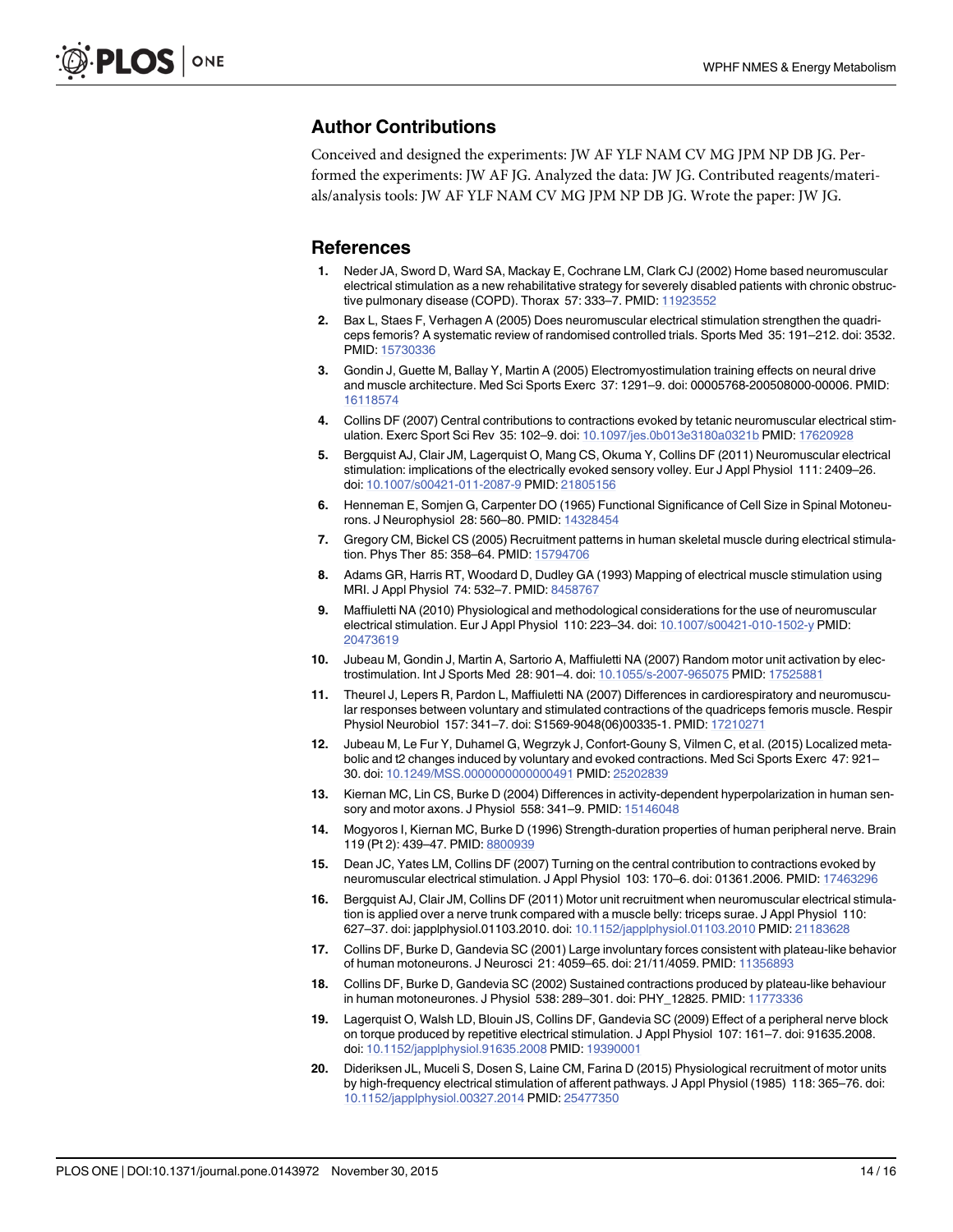- 21. Neyroud D, Armand S, De Coulon G, Da Silva SR, Wegrzyk J, Gondin J, et al. (2015) Wide-pulse-highfrequency neuromuscular electrical stimulation in cerebral palsy. Clin Neurophysiol.
- 22. Wegrzyk J, Foure A, Vilmen C, Ghattas B, Maffiuletti NA, Mattei JP, et al. (2014) Extra Forces induced by wide-pulse, high-frequency electrical stimulation: Occurrence, magnitude, variability and underlying mechanisms. Clin Neurophysiol 126: 1400–12. doi: [10.1016/j.clinph.2014.10.001](http://dx.doi.org/10.1016/j.clinph.2014.10.001) PMID: [25454283](http://www.ncbi.nlm.nih.gov/pubmed/25454283)
- 23. Frigon A, Thompson CK, Johnson MD, Manuel M, Hornby TG, Heckman CJ (2011) Extra forces evoked during electrical stimulation of the muscle or its nerve are generated and modulated by a length-dependent intrinsic property of muscle in humans and cats. J Neurosci 31: 5579–88. doi: 31/15/5579. doi: [10.](http://dx.doi.org/10.1523/JNEUROSCI.6641-10.2011) [1523/JNEUROSCI.6641-10.2011](http://dx.doi.org/10.1523/JNEUROSCI.6641-10.2011) PMID: [21490198](http://www.ncbi.nlm.nih.gov/pubmed/21490198)
- Gorgey AS, Black CD, Elder CP, Dudley GA (2009) Effects of electrical stimulation parameters on fatigue in skeletal muscle. J Orthop Sports Phys Ther 39: 684-92. doi: [10.2519/jospt.2009.3045](http://dx.doi.org/10.2519/jospt.2009.3045) PMID: [19721215](http://www.ncbi.nlm.nih.gov/pubmed/19721215)
- 25. Matheson GO, McKenzie DC, Gheorghiu D, Ellinger DC, Quinney HA, Allen PS (1992) 31P NMR of electrically stimulated rectus femoris muscle: an in vivo graded exercise model. Magn Reson Med 26: 60–70. PMID: [1625567](http://www.ncbi.nlm.nih.gov/pubmed/1625567)
- 26. Edwards RH (1981) Human muscle function and fatigue. Ciba Found Symp 82: 1–18.
- 27. Neyroud D, Dodd D, Gondin J, Maffiuletti NA, Kayser B, Place N (2014) Wide-pulse-high-frequency neuromuscular stimulation of triceps surae induces greater muscle fatigue compared with conventional stimulation. J Appl Physiol (1985) 116: 1281–9. doi: [10.1152/japplphysiol.01015.2013](http://dx.doi.org/10.1152/japplphysiol.01015.2013) PMID: [24674861](http://www.ncbi.nlm.nih.gov/pubmed/24674861)
- 28. Vanderthommen M, Duteil S, Wary C, Raynaud JS, Leroy-Willig A, Crielaard JM, et al. (2003) A comparison of voluntary and electrically induced contractions by interleaved 1H- and 31P-NMRS in humans. J Appl Physiol 94: 1012–24. doi: [10.1152/japplphysiol.00887.2001](http://dx.doi.org/10.1152/japplphysiol.00887.2001) PMID: [12571132](http://www.ncbi.nlm.nih.gov/pubmed/12571132)
- 29. Vanderthommen M, Gilles R, Carlier P, Ciancabilla F, Zahlan O, Sluse F, et al. (1999) Human muscle energetics during voluntary and electrically induced isometric contractions as measured by 31P NMR spectroscopy. Int J Sports Med 20: 279–83. PMID: [10452223](http://www.ncbi.nlm.nih.gov/pubmed/10452223)
- 30. Vanhamme L, van den Boogaart A, Van Huffel S (1997) Improved method for accurate and efficient quantification of MRS data with use of prior knowledge. J Magn Reson 129: 35-43. PMID: [9405214](http://www.ncbi.nlm.nih.gov/pubmed/9405214)
- 31. Le Fur Y, Nicoli F, Guye M, Confort-Gouny S, Cozzone PJ, Kober F (2010) Grid-free interactive and automated data processing for MR chemical shift imaging data. Magma 23: 23–30. doi: [10.1007/](http://dx.doi.org/10.1007/s10334-009-0186-y) [s10334-009-0186-y](http://dx.doi.org/10.1007/s10334-009-0186-y) PMID: [20052517](http://www.ncbi.nlm.nih.gov/pubmed/20052517)
- 32. Kemp GJ, Meyerspeer M, Moser E (2007) Absolute quantification of phosphorus metabolite concentrations in human muscle in vivo by 31P MRS: a quantitative review. NMR Biomed 20: 555–65. PMID: [17628042](http://www.ncbi.nlm.nih.gov/pubmed/17628042)
- 33. Moon RB, Richards JH (1973) Determination of intracellular pH by 31P magnetic resonance. J Biol Chem 248: 7276–8. PMID: [4743524](http://www.ncbi.nlm.nih.gov/pubmed/4743524)
- 34. Gineste C, Duhamel G, Le Fur Y, Vilmen C, Cozzone PJ, Nowak KJ, et al. (2013) Multimodal MRI and (31)P-MRS investigations of the ACTA1(Asp286Gly) mouse model of nemaline myopathy provide evidence of impaired in vivo muscle function, altered muscle structure and disturbed energy metabolism. PLoS One 8: e72294. doi: [10.1371/journal.pone.0072294](http://dx.doi.org/10.1371/journal.pone.0072294) PMID: [23977274](http://www.ncbi.nlm.nih.gov/pubmed/23977274)
- 35. Meyer RA (1988) A linear model of muscle respiration explains monoexponential phosphocreatine changes. Am J Physiol 254: C548–53. PMID: [3354652](http://www.ncbi.nlm.nih.gov/pubmed/3354652)
- 36. Baldwin ER, Klakowicz PM, Collins DF (2006) Wide-pulse-width, high-frequency neuromuscular stimulation: implications for functional electrical stimulation. J Appl Physiol 101: 228–40. doi: 00871.2005. PMID: [16627680](http://www.ncbi.nlm.nih.gov/pubmed/16627680)
- 37. Gorgey AS, Dudley GA (2008) The role of pulse duration and stimulation duration in maximizing the normalized torque during neuromuscular electrical stimulation. J Orthop Sports Phys Ther 38: 508–16. doi: 1413.
- 38. Burke D, Schiller HH (1976) Discharge pattern of single motor units in the tonic vibration reflex of human triceps surae. J Neurol Neurosurg Psychiatry 39: 729-41. PMID: [956859](http://www.ncbi.nlm.nih.gov/pubmed/956859)
- 39. Marder E (2011) Variability, compensation, and modulation in neurons and circuits. Proc Natl Acad Sci U S A 108 Suppl 3: 15542–8. doi: [10.1073/pnas.1010674108](http://dx.doi.org/10.1073/pnas.1010674108) PMID: [21383190](http://www.ncbi.nlm.nih.gov/pubmed/21383190)
- 40. Johnson MA, Polgar J, Weightman D, Appleton D (1973) Data on the distribution of fibre types in thirtysix human muscles. An autopsy study. J Neurol Sci 18: 111–29. doi: 0022-510X(73)90023-3. PMID: [4120482](http://www.ncbi.nlm.nih.gov/pubmed/4120482)
- 41. Minogue CM, Caulfield BM, Lowery MM Whole body oxygen uptake and evoked torque during subtetanic isometric electrical stimulation of the quadriceps muscles in a single 30-minute session. Arch Phys Med Rehabil 95: 1750–8.